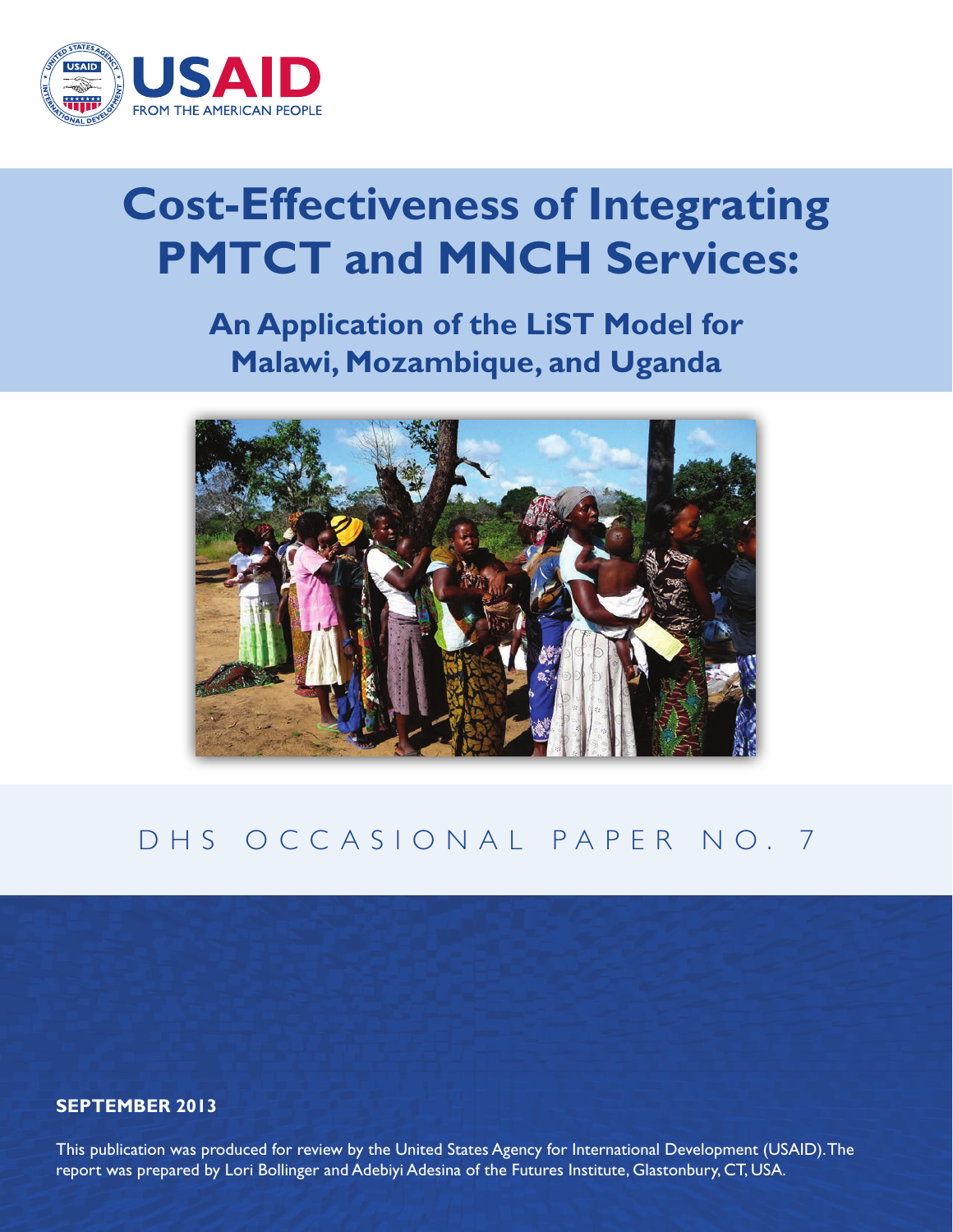MEASURE DHS assists countries worldwide in the collection and use of data to monitor and evaluate population, health, and nutrition programs. Additional information about the MEASURE DHS project can be obtained by contacting MEASURE DHS, ICF International, 11785 Beltsville Drive, Suite 300, Calverton, MD 20705 (telephone: 301-572-0200; fax: 301-572-0999; e-mail: reports@measuredhs.com; internet: www.measuredhs.com).

The main objectives of the MEASURE DHS project are:

- to provide decision makers in survey countries with information useful for informed policy choices;
- to expand the international population and health database;
- to advance survey methodology; and
- to develop in participating countries the skills and resources necessary to conduct high-quality demographic and health surveys.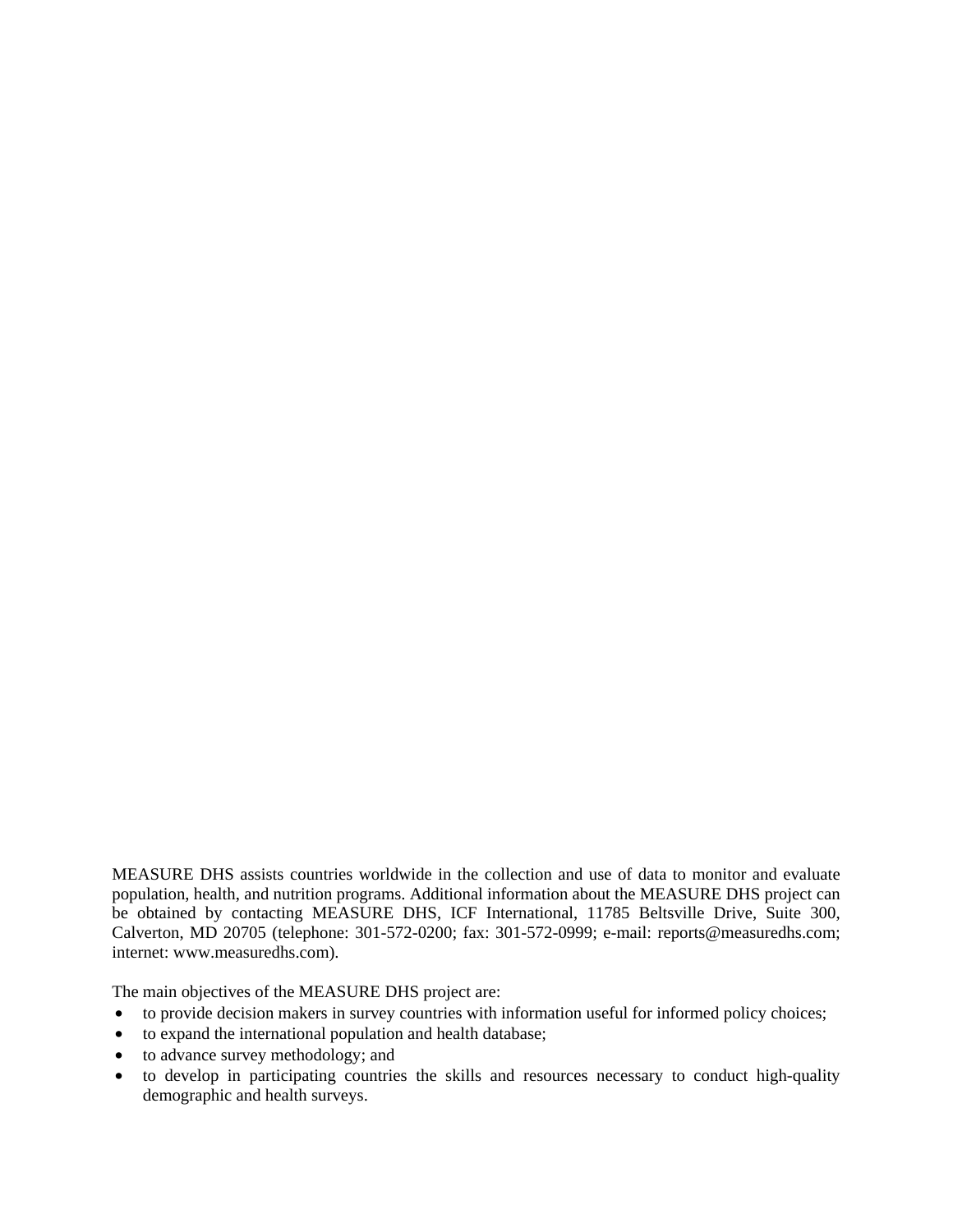DHS Occasional Paper No. 7

## **Cost-Effectiveness of Integrating PMTCT and MNCH Services: An Application of the LiST Model for Malawi, Mozambique, and Uganda**

Lori Bollinger

Adebiyi Adesina

ICF International Calverton, MD, USA

September 2013

*Corresponding author*: Lori Bollinger, Futures Institute, 41-A New London Turnpike, Glastonbury, CT, 06033, USA; E-mail: LBollinger@FuturesInstitute.org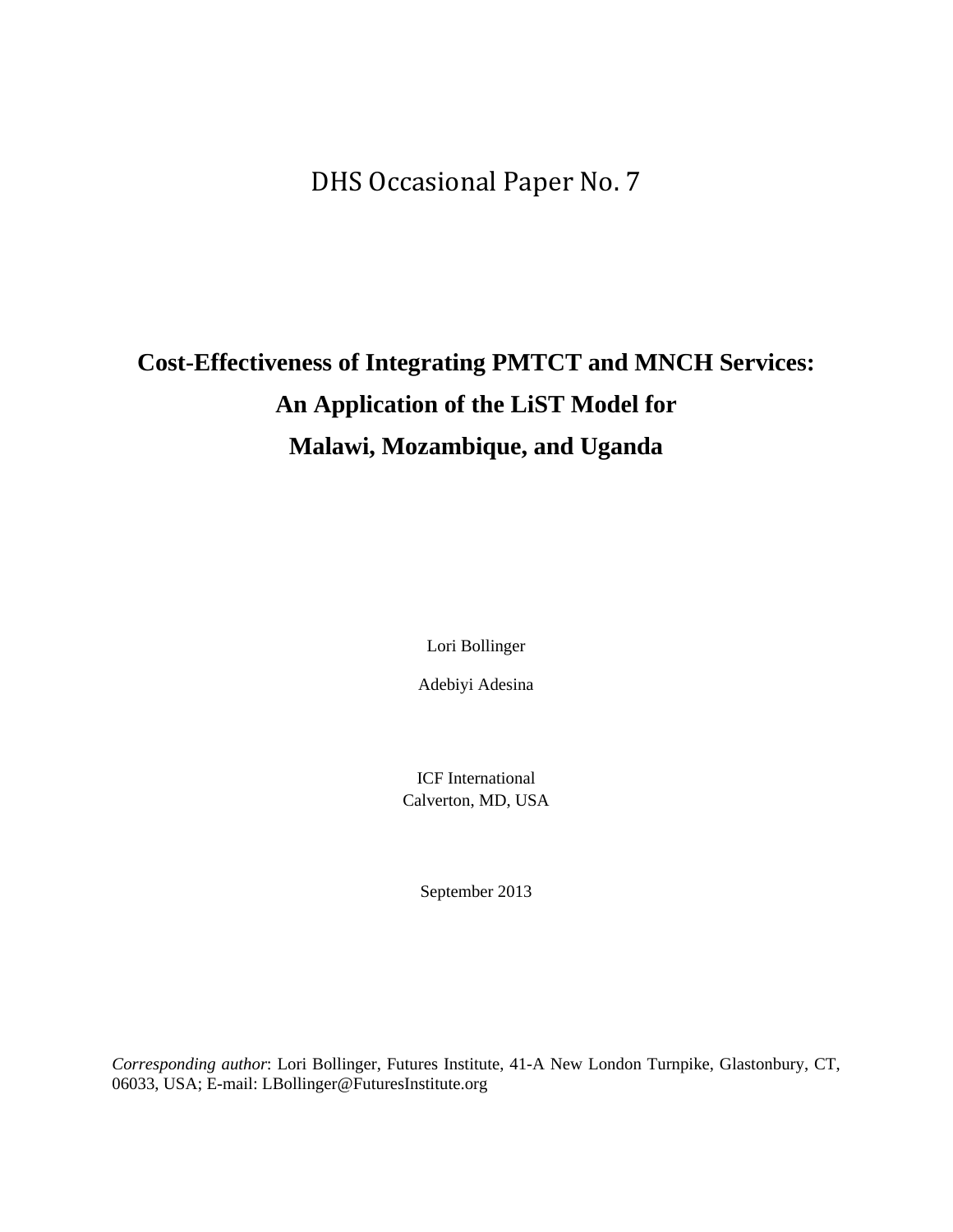This study was carried out with support provided by the United States Agency for International Development (USAID) through the MEASURE DHS project (#GPO-C-00-08-00008-00). The views expressed are those of the authors and do not necessarily reflect the views of USAID or the United States government.

Cover photo © 2009 Keri Ladd, Courtesy of Photoshare

The photographs in this material are used for illustrative purposes only; they do not imply any particular health status, attitudes, behaviors, or actions on the part of any person who appears in the photographs.

Recommended citation:

Bollinger, Lori, and Adebiyi Adesina. 2013. *Cost-Effectiveness of Integrating PMTCT and MNCH*  Services: An Application of the LiST Model for Malawi, Mozambique, and Uganda. DHS Occasional Paper No. 7. Calverton, Maryland, USA: ICF International.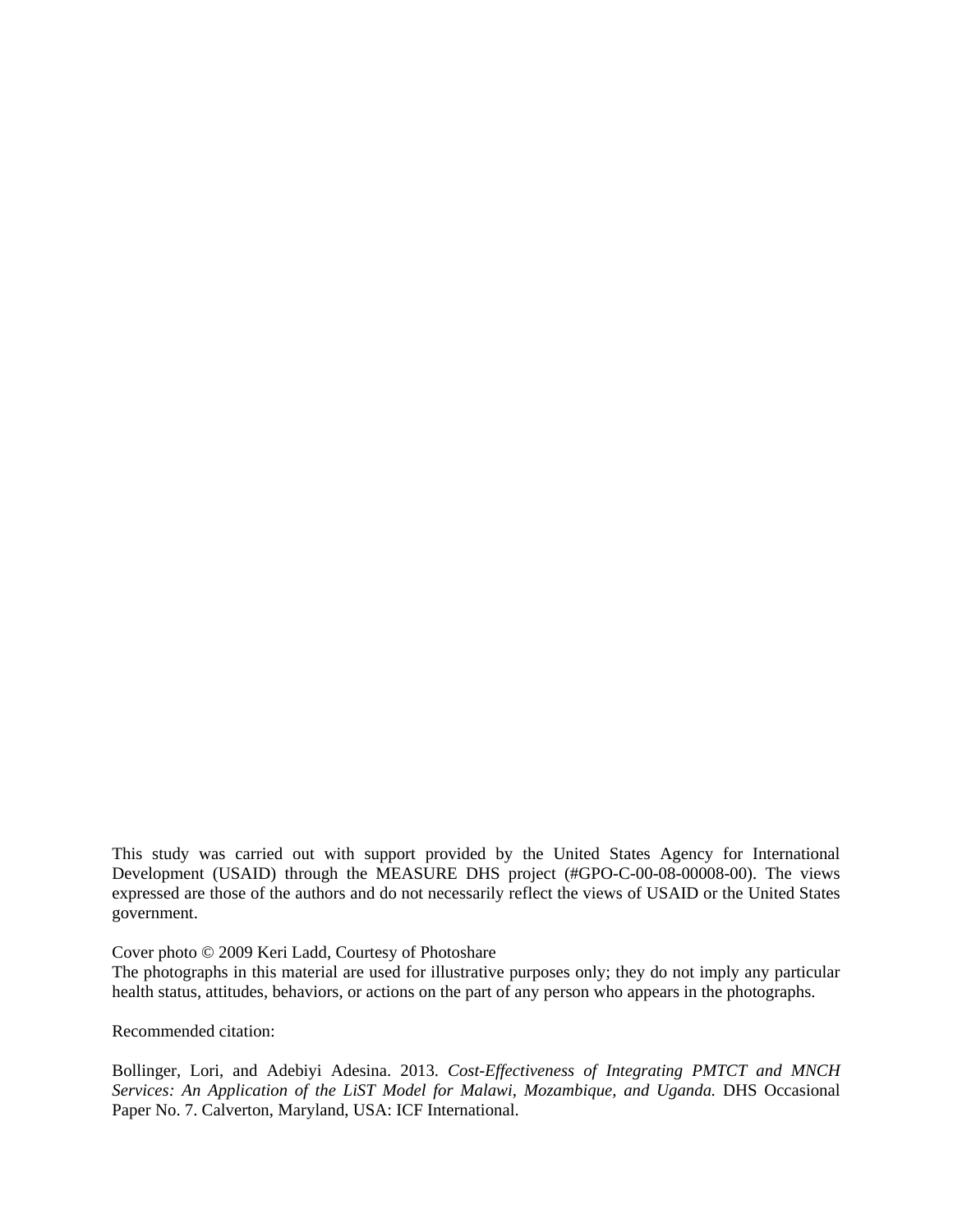### **Contents**

| $\mathbf{1}$            |     |  |
|-------------------------|-----|--|
| $\overline{2}$          |     |  |
|                         | 2.1 |  |
|                         | 2.2 |  |
| $\mathbf{3}$            |     |  |
| $\overline{\mathbf{4}}$ |     |  |
| 5                       |     |  |
|                         |     |  |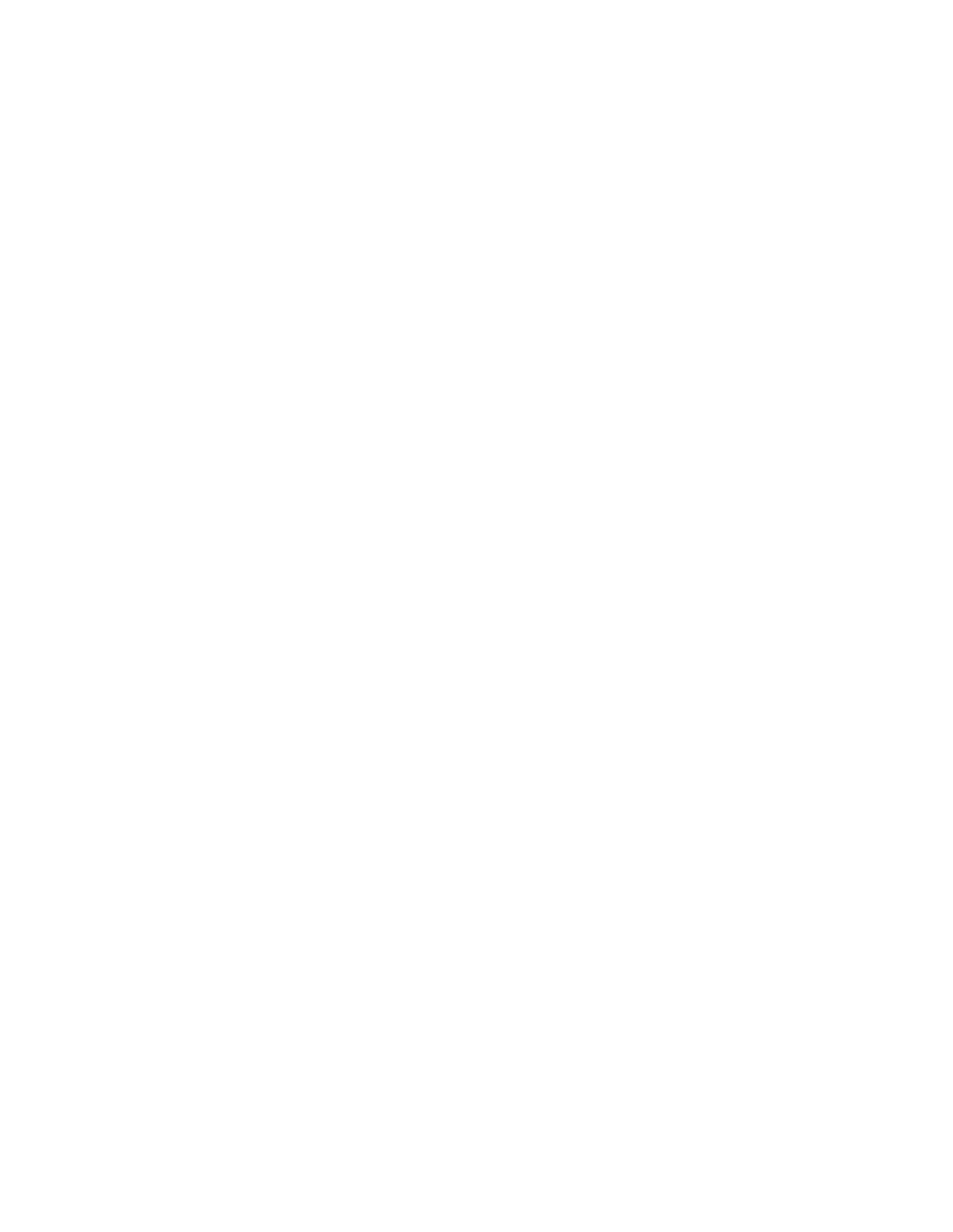### **List of Tables**

| Table 3. PMTCT coverage rates and regimen mixes, 2011 and 2015, by country15         |  |
|--------------------------------------------------------------------------------------|--|
| Table 4. Incremental cost-effective ratios (ICERs) from integration, by scenario and |  |

### **List of Figures**

Figure 1. Schematic of interactions of the LiST module with other Spectrum modules ................13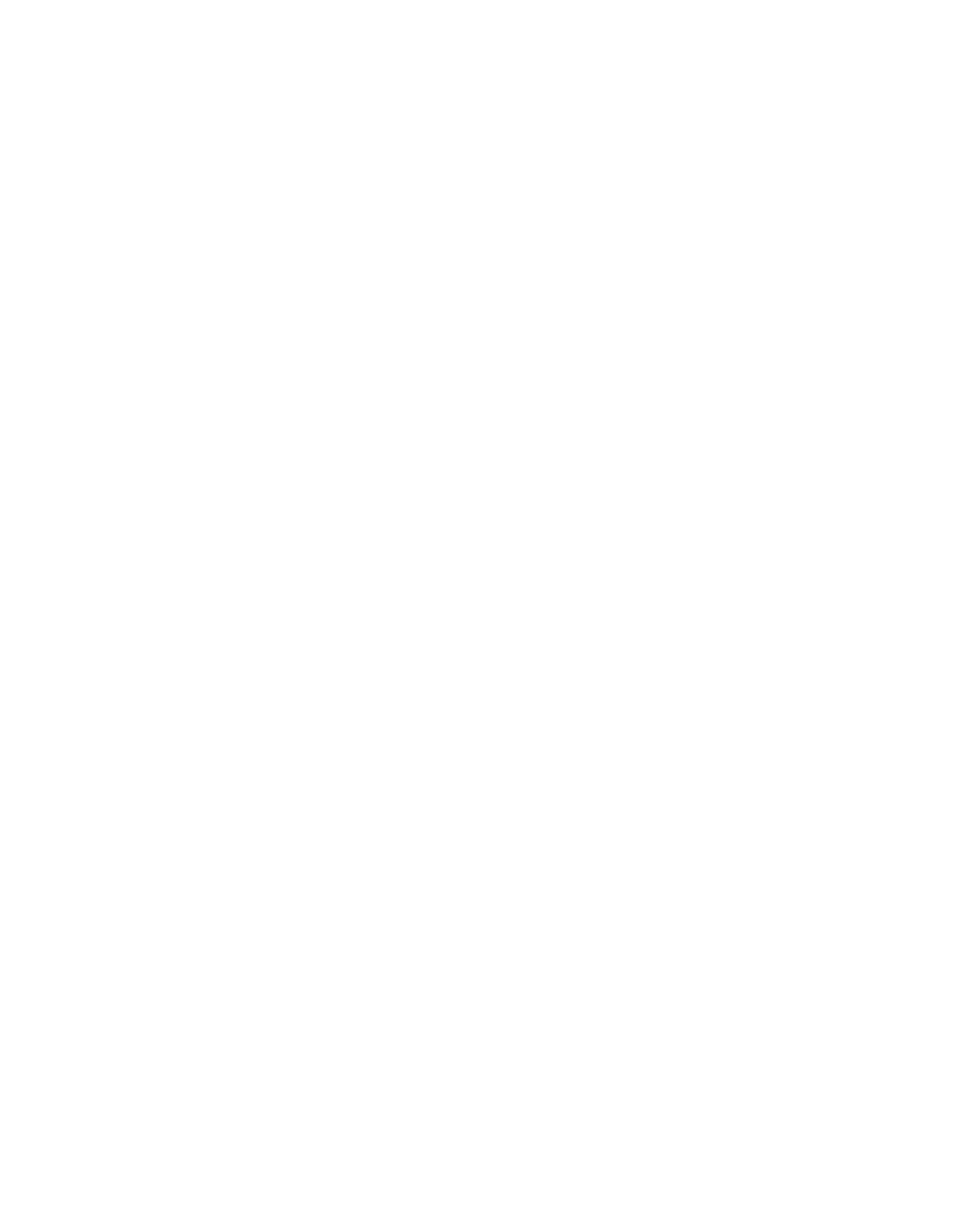### **Preface**

One of the most significant contributions of the MEASURE DHS program is the creation of an internationally comparable body of data on the demographic and health characteristics of populations in developing countries.

The *DHS Comparative Reports* series examines these data across countries in a comparative framework. The *DHS Analytical Studies* series focuses on analysis of specific topics. The principal objectives of both series are to provide information for policy formulation at the international level and to examine individual country results in an international context. While *Comparative Reports* are primarily descriptive, *Analytical Studies* comprise in-depth, focused studies on a variety of substantive topics. The studies are based on a variable number of data sets, depending on the topic being examined. A range of methodologies is used in these studies, including multivariate statistical techniques.

The topics covered in all DHS reports are selected by MEASURE DHS staff in conjunction with the U.S. Agency for International Development, with the goal of enhancing the understanding of analysts and policymakers regarding significant issues in the fields of international population and health.

This *Occasional Paper* deals with a topic of interest for family planning programs in many countries, but falls outside the general framework of the other series of DHS reports.

Sunita Kishor Project Director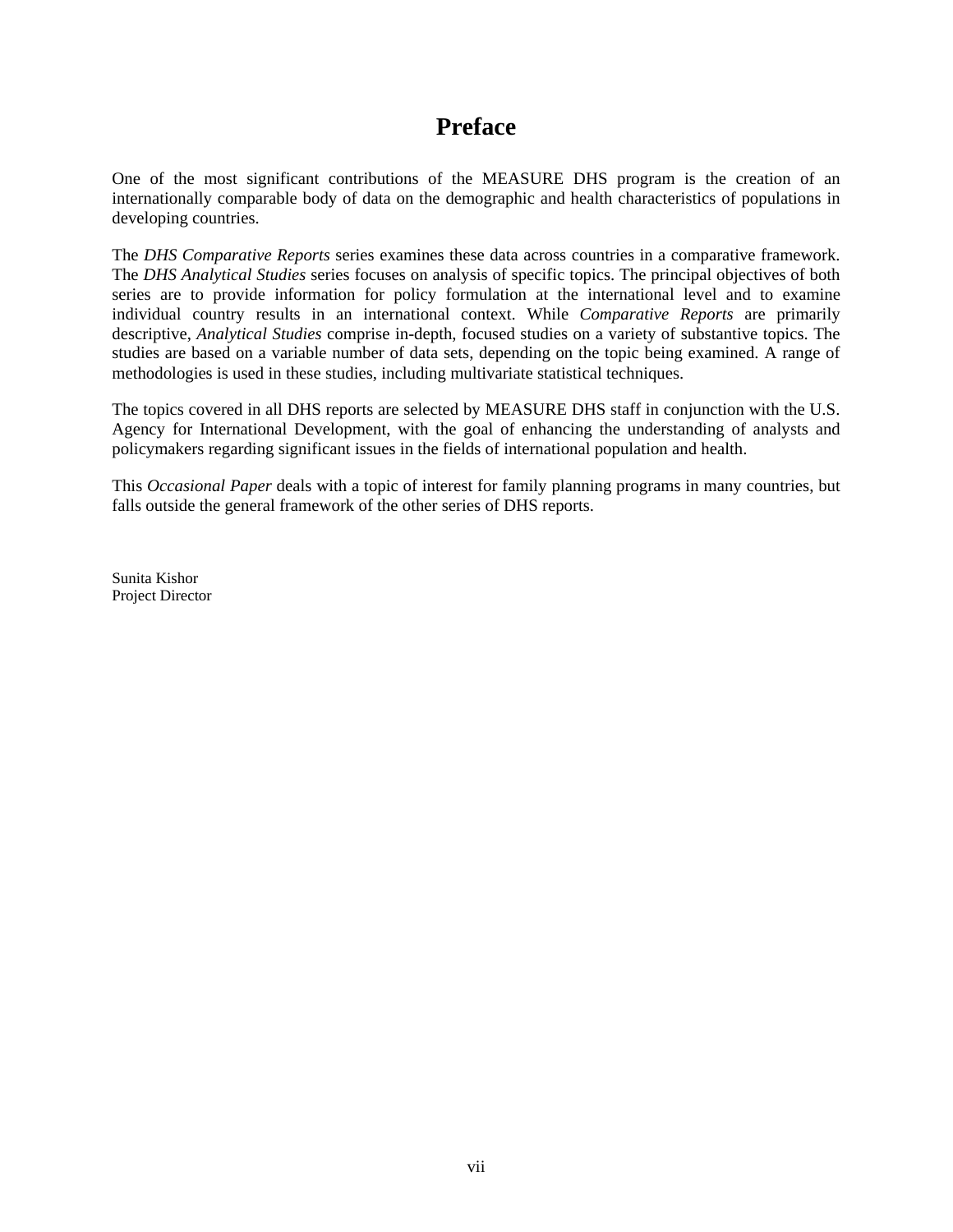### **Acknowledgements**

We gratefully acknowledge USAID for funding this research through the MEASURE III project. Thank you to B. Ryan Phelps for valuable comments, as well as the participants of the DCP3 Quality Meeting on Instruments of Policy to Influence Intervention Access, Uptake and Quality in Washington DC.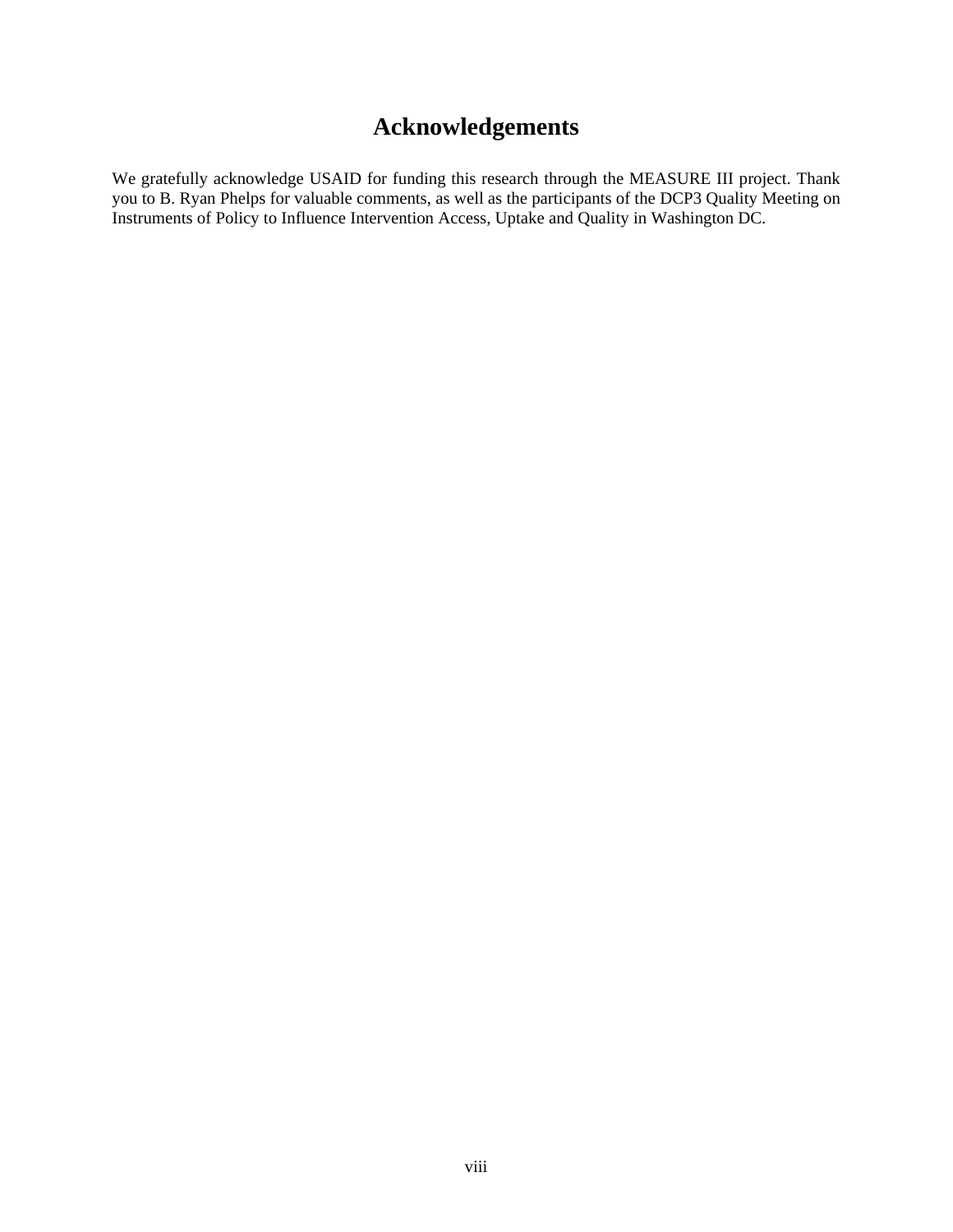### **Executive Summary**

Integrating health care services is thought to result in both cost savings and better outcomes through improving efficiency, quality, uptake and effectiveness of services. Integration is one of the seven core principles guiding the United States Global Initiative, and is recommended by the World Health Organization in its 2013 Consolidated Guidelines for Antiretroviral Therapy.

Although there is evidence on some aspects of the impacts of integration, such as increases in coverage rates for various interventions, there is little evidence regarding actual outcome variables. In this paper we utilize the empirical evidence available on the impact of integration on coverage rates and costs to model the impact of integrating services to prevent mother-to-child transmission with antenatal clinic sites on infant HIV infections averted, and also the impact of integrating family planning services into HIV care facilities. We calculate incremental cost-effectiveness ratios for a number of different scenarios using the LiST model for Malawi, Mozambique and Uganda.

We find that all of the integration strategies are cost-effective, with all of the scenarios except one being highly cost-effective. In fact, a majority of the scenarios examined actually report cost savings. particularly when the interactive and dynamic effects that are modeled across the different modules are included; for example, increasing family planning results in lower costs for providing health care to children, including immunization, because there are fewer children born.

We conclude that, although few empirical results exist regarding the incremental cost-effectiveness ratios associated with integrating HIV and MNCH services, the modeled evidence confirms that there are, indeed, significant benefits to integration.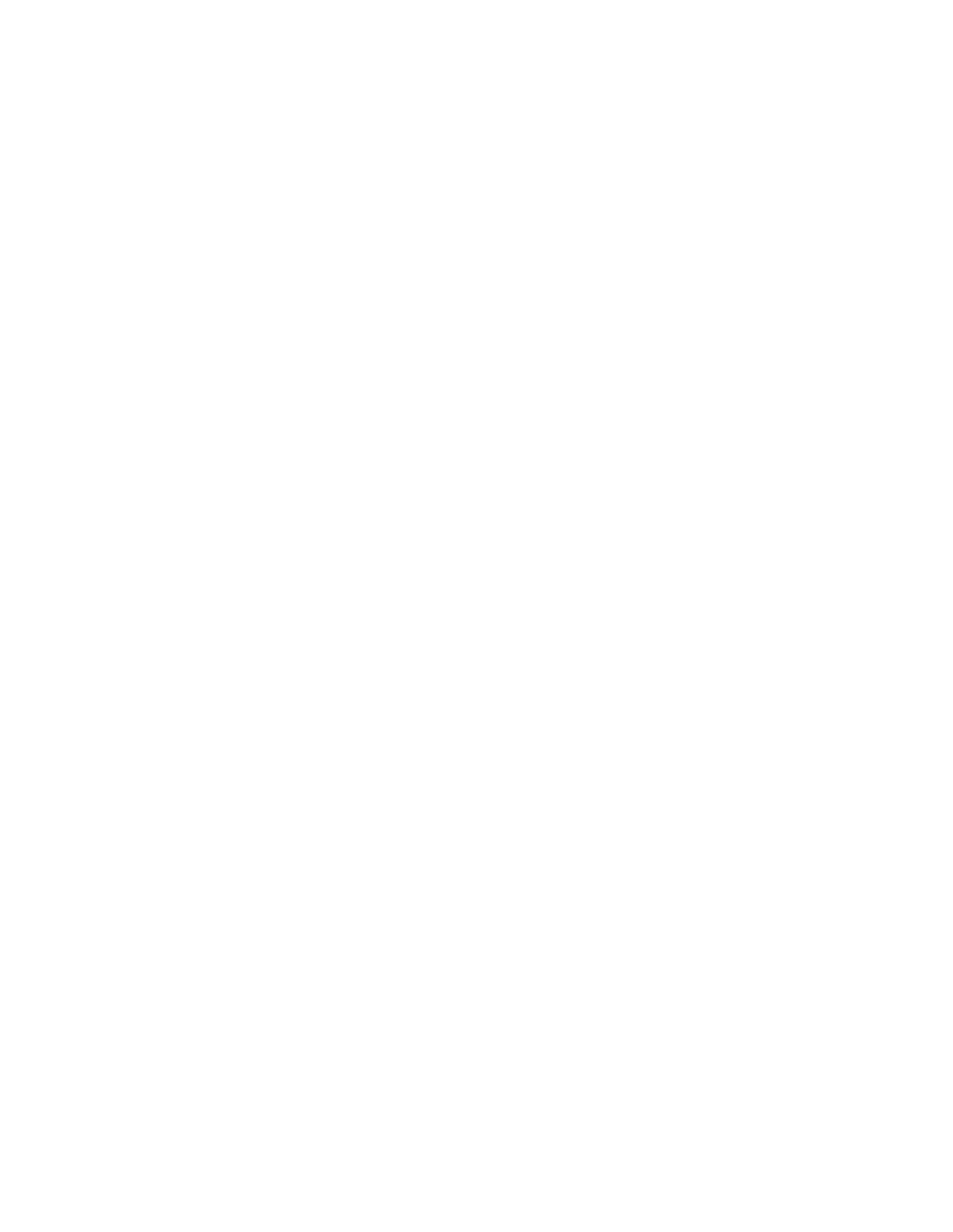### **1 Introduction**

Integrating health care services is thought to result in both cost savings and better outcomes through improving efficiency, quality, uptake and effectiveness of services. In particular, integrating HIV services and maternal, neonatal and child health (MNCH) services is hypothesized to lead to more people learning their HIV status and thus beginning treatment as appropriate, practicing safer sex, and being treated for STIs, as well as other outcome variables. Cost savings are thought likely to occur as the use of physical space is better managed, patients save time by attending an integrated facility, and medical records can be standardized and shared more easily. These benefits are thought to be sufficiently large that integration is one of the seven core principles guiding the efforts of the United States Global Health Initiative [U.S. Government 2012]. In addition, for the first time, a number of different integration strategies are recommended in the recently released World Health Organization 2013 Consolidated Guidelines for Antiretroviral Treatment (ART), including integrating HIV services into primary health care facilities (including preventing mother-to-child transmission programs (PMTCT) with MNCH facilities), integrating HIV services with health care for non-communicable diseases, and integrating HIV care into immunization and other well-child services [WHO 2013a].

Although there are many hypotheses regarding the possible benefits of integration, there are few data, particularly with respect to outcome variables of interest. For example, although two recent studies from Zambia found that integrating ART into antenatal clinics (ANC) doubled uptake of ART in pregnant women [Killam et al. 2010] and that the uptake of reproductive health services increased at the same rate as uptake of ART in facilities that offered integrated services [Bratt et al. 2011], no final outcome variables were measured such as infant HIV infections averted or pregnancies averted. Another study from Mozambique found that integrating various HIV services into the primary health care system resulted in increased access to care, higher follow-up rates, and greater system-wide efficiencies [Pfeiffer et al. 2011], but again, the study did not measure the impact on final outcome variables.

To address this gap, this paper evaluates whether integrating services in three countries – Malawi, Uganda and Mozambique – results in cost savings and/or improvements in HIV and reproductive health outcome variables. We utilize a new costing methodology developed for the Lives Saved Tool (LiST) [Adesina and Bollinger 2013] to examine both the cost and impact of integrating HIV and reproductive health services, including the integration of PMTCT into ANC facilities, and the integration of family planning into HIV care. We use empirical evidence from the literature to calculate increased coverage rates as well as decreased costs resulting from integrating facilities, and then utilize these estimates in LiST to calculate the impact on infant HIV infections averted.

The results show that there are significant impacts for both types of integration, with improved incremental cost-effectiveness ratios (ICER) occurring in every country for each of the scenarios examined, and actual cost-savings occurring in most of the scenarios examined. Although this conclusion holds when ICERs are limited to intervention costs only (i.e., PMTCT or family planning), the results strengthen when interaction effects are included. We conclude that, although few empirical results exist regarding the incremental cost-effectiveness ratios associated with integrating HIV and MNCH services, the modeled evidence confirms that there are, indeed, significant benefits to integration.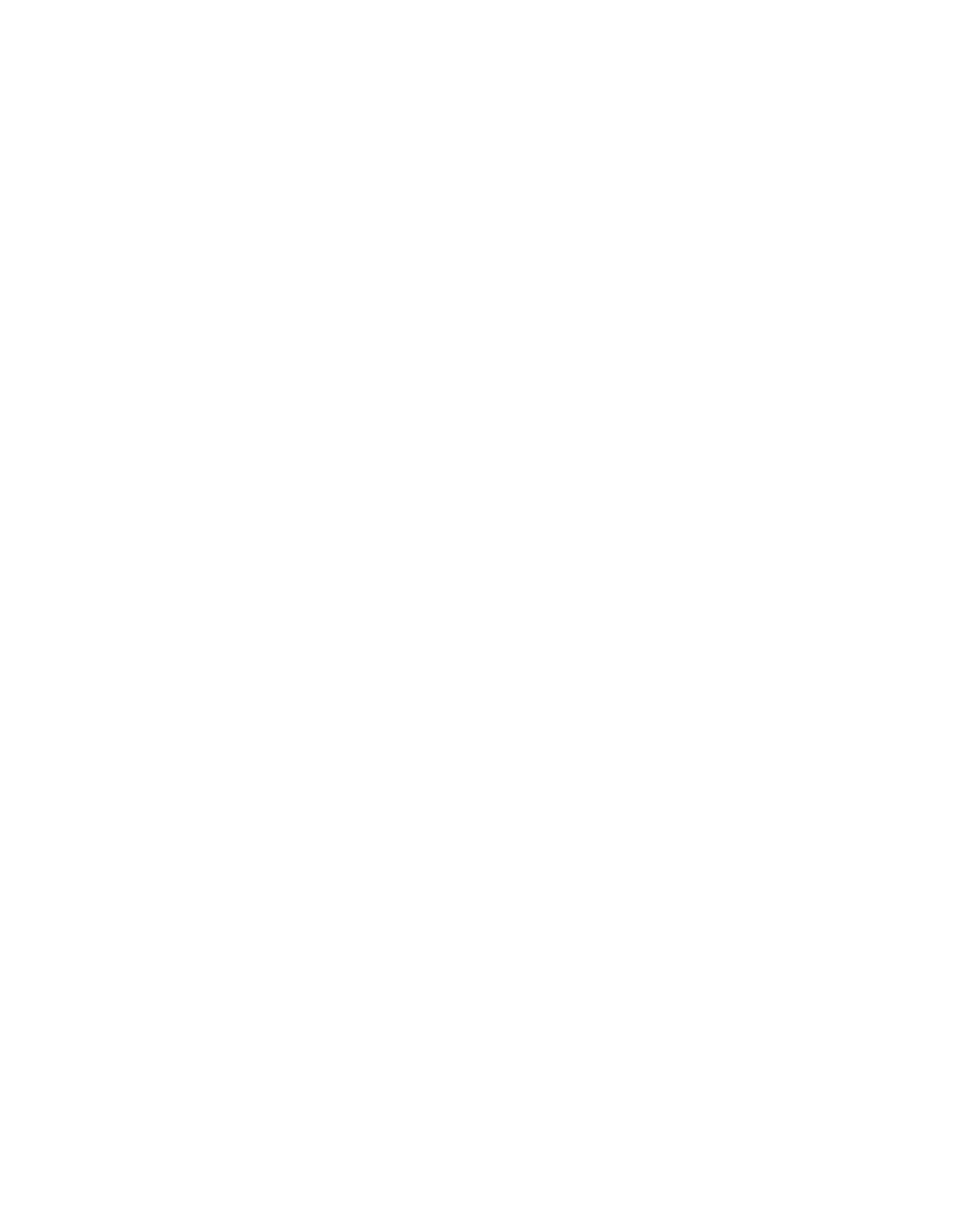### **2 Context and Literature Review**

#### **2.1 Integration: Theory and Evidence**

Although progress has been made towards reaching the goal of universal health coverage without major financial hardships, the goal has not yet been reached. There have been improvements in various indicators of health coverage goals related to the Millennium Development Goals (MDGs); for example, between 2011 and 2012 the number of people on ART increased from 54 percent to 65 percent of the overall target of 15 million people on ART. This is also a much higher coverage rate for ART than those from a decade before, when ART coverage rates were less than 10 percent. On the financial side, there has been a significant fall in cash payments for health services. Challenges remain, however; one-third of those who are in need of ART have yet to receive it, while it is estimated that 150 million people suffered significant financial difficulties because they had to pay for medical expenses themselves [WHO 2013b and 2013c].

Integrating health services is proposed as one way of making progress towards the goal of universal health coverage without financial hardship, through using resources more efficiently. The primary benefit is hypothesized to be lower incremental cost-effectiveness ratios (ICERs), which would occur either through improved health outcomes due to increasing coverage rates, or through lower costs, which might occur due to more efficient use of resources, exploiting economies of scale and/or benefiting from economies of scope, or both [Warren et al. 2012; Siapka et al. 2013]. There are other potential benefits that are nonmonetary in nature, including a reduction in HIV-related stigma if HIV care is delivered at non-HIV sites [Odeny et al. 2013]; enhancing provider skills through increasing the types of services they deliver, as well as providing more variety and challenge in their work [Lindegren et al. 2012]; and reduced waiting time overall for patients, with associated reductions in out-of-pocket expenditures [Deo et al. 2012]. Integrating services may not result only in benefits, however; for example, significant concerns exist regarding the effect of integration on quality of health care delivery [Chi et al. 2013], and even one of the potential benefits to the health system listed above – increasing provider skills and variety in their work – is not always viewed as a benefit by the providers themselves [Mutemwa et al. 2013].

There are a number of different ways health services could be integrated. First, and most commonly associated with integration, is the so-called "one-stop shop," or offering multiple services at the same facility. For example, this might consist of providing HIV and MNCH services at the same site, in particular providing PMTCT at ANC sites. Second, services could be bundled for a specific population, such as integrated management of childhood illness (IMCI). Third, integrating services might consist of coordinating services across different service delivery sites; for example, implementing a referral service so that those identified as HIV positive at an MNCH site can receive HIV care at an HIV site, resulting in increased coverage of ART. Fourth, integrating the management of the health system above the facility level, at either the district, provincial or national level, could result in more efficient uses of personnel [Duffy 2013].

The quantitative evidence on the impact of integrating services on either coverage or cost is limited. We discuss here the literature relating to the integration of PMTCT and MNCH services, although other literature exists regarding other areas of integration such as HIV and tuberculosis, and primary health care services overall. There are a number of ways that MNCH services can be integrated into HIV services; for example, family planning services could be integrated into programs that are HIV-related, such as HIV counseling and testing (HCT) or ART, or child nutrition programs could be integrated into HIV-related services. Integrating HIV services into existing MNCH programs can also take place in several ways; for example, offering HCT for either children or adults in immunization or other MNCH programs, or integrating PMTCT into ANC sites [Dudley and Garner 2011].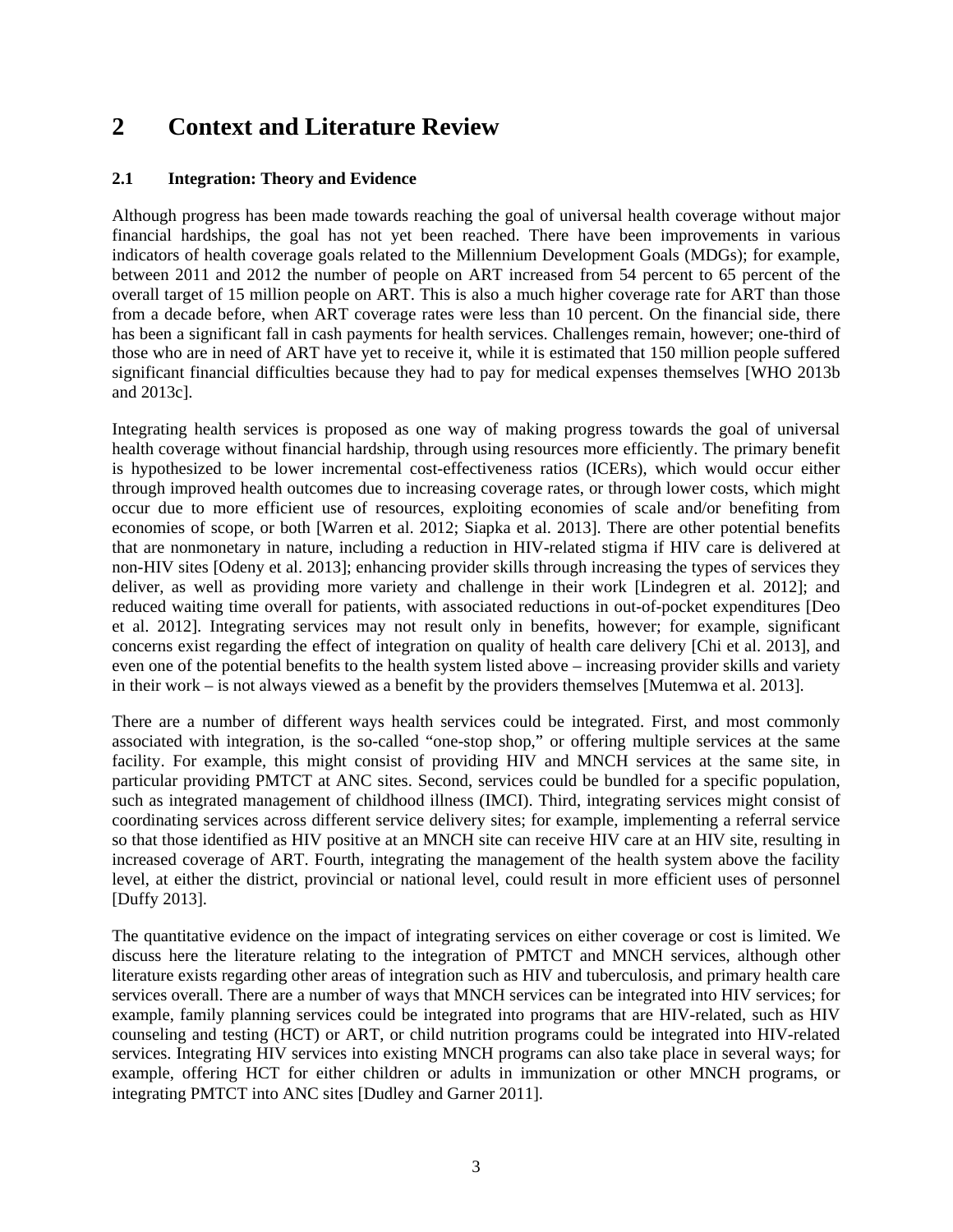We focus here on the available quantitative evidence regarding the impact of integrating family planning services into HIV-related sites, and the quantitative evidence regarding the impact on coverage rates when PMTCT services are integrated into MNCH services such as ANC sites and childbirth wards. The evidence regarding the impact on costs is somewhat less focused, but will be discussed as well. Note that we had very specific requirements regarding the type of data that were useful; there were other studies we identified but were not able to use because the outcome measure reported in the study was not relevant.

We identified seven studies that reported changes in the modern contraceptive prevalence rate (CPR) or related outcome variable after family planning services were integrated into facilities providing HIVrelated services. All of the studies were from sub-Saharan Africa; there was one study each from Ethiopia, Malawi and Rwanda, while there were two studies each from Kenya and Nigeria. Some of the studies examined the impact of integrating family planning into HIV-related care, while other programs evaluated integrating family planning services into HCT sites. In Ethiopia, family planning services were integrated into facilities that offered counseling and testing for HIV. The overall need for contraceptives was low; only 29 percent of women had had sex in the last 30 days, and 74 percent of those women were already using contraceptives. After integrating, a further 6 percent of women accepted contraceptives, resulting in a new CPR of 27.5 percent, which translates to an overall increase of 27.9 percent [Bradley et al. 2009].

In Malawi, women were asked about their fertility intentions prior to receiving HCT in an HIV facility. Those women who tested positive for HIV and were not pregnant were offered both HIV and family planning services, and were followed for one year. One week after the initial services were received, the CPR increased among the women provided the service from 38 percent to 52 percent; after one year the increase in CPR had stabilized so that 46 percent of these women were using contraceptives, an overall increase of 21.1 percent [Hoffman et al. 2008].

In Rwanda, an older study examined the impact when family planning services were added to HCT services. Of the 330 HIV-positive women and the 172 HIV-negative women, 80 women continued their hormonal contraceptive use and 16 women switched to another hormonal contraceptive method, while 40 women became new hormonal contraceptive users. This results in an increase in hormonal contraceptive CPR from 15.9 percent to 22.1 percent in the study population, or a 39 percent increase overall [King et al. 1995].

In Kenya, two studies examined the impact of integrating family planning services into sites providing overall HIV care. The first was a controlled study promoting dual contraceptive use by women in HIV-1 serodiscordant couples, and reported a number of different outcome variables for both barrier and nonbarrier contraceptive use at both intervention and non-intervention sites. Non-barrier contraceptive use increased at the intervention site from 31.5 percent to 64.7 percent in HIV-positive women, and from 28.6 percent to 46.7 percent in HIV-negative women. At the non-intervention sites, HIV-positive women increased non-barrier contraceptive use from 15.6 percent to 22.3 percent, while HIV-negative women decreased their use from 13.6 percent to 12.7 percent. We calculate the overall impact of an increase of 65.8 percent by subtracting the average change in the non-intervention site (including the decrease in use) from the average change in the intervention site. Note that self-reported condom use remained high in all populations [Ngure et al. 2009]. The second study in Kenya found that integrating family planning services into HIV care increased modern CPR (including condoms) by 12.9 percent, although it did not have a measurable impact on pregnancy incidence [Kosgei et al. 2011].

Finally, there were two studies in Nigeria that evaluated the impact of adding family planning services to HIV care. In the first study, family planning was integrated into sites providing HCT, ART and PMTCT. There were two outcome measures: family planning clinic attendance and couple years of protection (CYPs). The two outcome variables were measured both pre-integration and post-integration; here we use the impact on average CYPs, which increased from 32.3 to 38.2, an 18.3 percent increase [Chabikuli et al.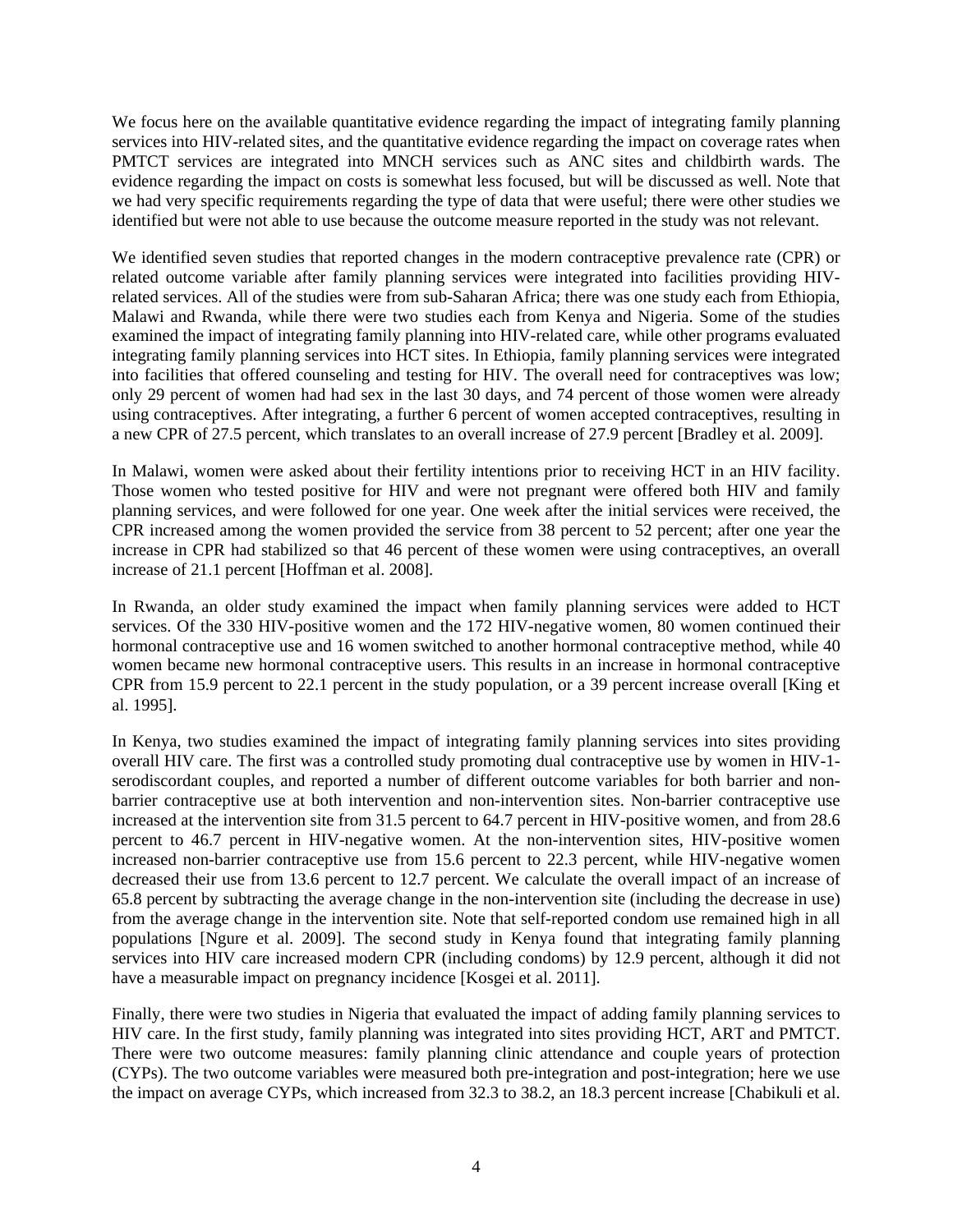2009]. In the second study, there were two integration groups, one with a "basic" intervention and the other with an "enhanced" intervention. Compared to the control group, the modern CPR increased by 13 percent in the enhanced group and increased by 12 percent in the basic group, resulting in an average impact of 12.5 percent [McCarraher et al. 2011].

We also searched the literature for evidence on the impact of integrating PMTCT into facilities that provided ANC services and childbirth wards. We identified 11 studies that calculated an outcome indicator that quantitatively measured the impact of intervention using results from 14 interventions; with the exception of one observation from Jamaica in a meta-analysis that used observations from four countries, all of the observations were from sub-Saharan Africa. One caveat in advance: the outcome measures used in some of these studies were not as directly comparable as in the studies discussed above. For example, a study in Côte d'Ivoire found that integrating PMTCT into ANC sites resulted in an uptake of HIV tests by 42 percent of women, although none had been offered an HIV test before, an outcome measure that we will not be using here [Delvaux et al. 2008]. In addition, one of two studies in South Africa estimated the impact of integration by measuring a decrease in the median treatment initiation time from 56 days to 37 days [van der Merwe et al. 2006], while one of three studies in Zambia measured the impact of integration by an increase of 250 percent in RPR screening [Potter et al. 2008], again, outcome measures we will not use here. Finally, a study from Tanzania measured the impact of integrating PMTCT services into ANC sites on the utilization of human resources. The study found that no further personnel were required to provide the additional PMTCT services, as the existing personnel were not being fully utilized while providing ANC services. Instead, the percentage of personnel time utilized at the ANC facilities increased from 37.8 percent before integration took place to 50.5 percent after integration [Simba et al. 2010]. Although this result is interesting, we cannot use it in this analysis.

Most studies, however, measured the impact of integrating PMTCT into ANC or childbirth services in more useful ways for our purposes. The second study from South Africa found that after integrating PMTCT into ANC services, the uptake of ART increased by 33 percent during pregnancy, after adjusting for age and gestation [Stinson et al. 2013]. The second of three studies from Zambia, which evaluated the impact of adding PMTCT services to ANC sites, estimated that the uptake of ART for eligible pregnant women was 32.9 percent in the intervention group versus 14.4 percent in the control group, an increase of 128 percent [Killam et al. 2010]. The third study from Zambia, which examined the impact of adding PMTCT services to childbirth wards, measured an increase of ten percentage points in the uptake of PMTCT, or a 37 percent increase in the uptake of PMTCT services even after controlling for general demographic characteristics [Megazzini et al. 2010]. One of two studies in Kenya found that there was an increase of 23 percent in PMTCT uptake when both ANC sites and labor wards added PMTCT services, from a 57 percent uptake level to 70 percent uptake [van't Hoog et al. 2005]. The second study in Kenya did not have a pre-intervention measure, but only reported that adding PMTCT to current ART sites in western Kenya resulted in a 67.4 percent coverage rate of PMTCT services [Ayuo et al. 2013]. There was one study that did not find an impact of integration on service delivery; an evaluation of a Malawi labor ward that added PMTCT found a statistically insignificant increase in the uptake of nevirapine for PMTCT, from 92 percent to 97 percent. It was hypothesized that the lower effect compared to the first Kenya study cited above was because that study added PMTCT services to both labor wards and ANC sites, whereas the Malawi intervention added PMTCT services only to labor wards [Kasenga et al. 2009]. Finally, a meta-analysis of the impact of integrating ART provision into ANC sites in Jamaica, Zambia, Mozambique and Rwanda examined the uptake of ART services and found the that ART uptake had more than doubled after controlling for several variables, calculating an odds ratio of 2.09, or a 109 percent increase in uptake [Suthar et al. 2013].

Although there were a number of studies that evaluated the impact of integrating services on the incremental cost of providing those services [Theilman et al. 2006; Homan et al. 2006; Mullick et al. 2008], there were also a few studies that examined the costs associated with integrated sites compared to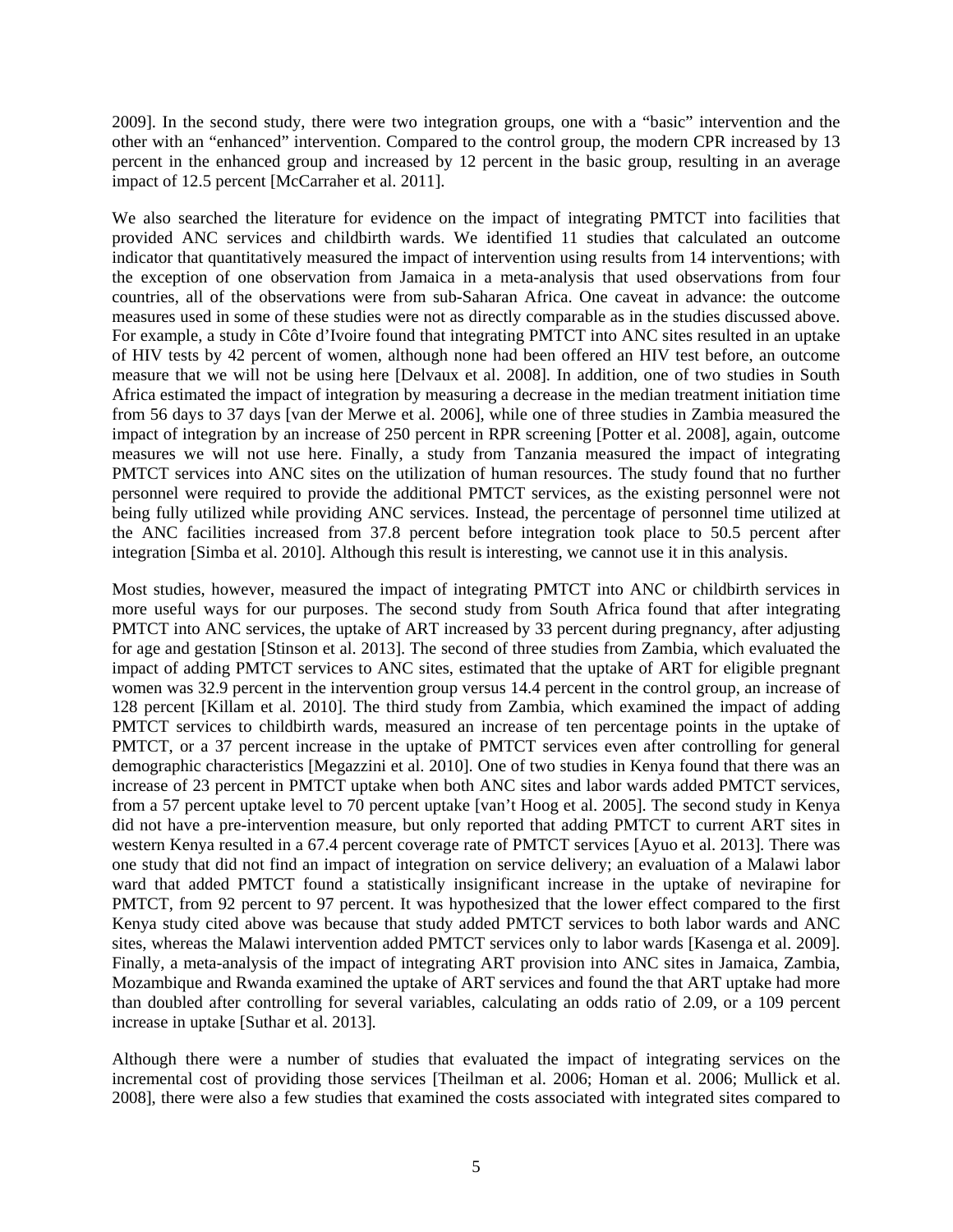non-integrated sites. Because the data using comparator sites seemed more relevant to this analysis, we compiled the evidence from those studies to use here. There were three studies, one from Uganda with two observations, one from Kenya and one from India. The Uganda study collected cost information regarding clients receiving HCT from integrated and non-integrated sites. The authors measured the costs in two ways: cost per new HCT client, and cost per HCT client overall. Note that several costs were reported for integrated sites; we use here the highest cost reported, that is, we estimate a lower bound on potential cost savings. The results showed that the cost of providing HCT services for new HCT clients was 50 percent lower at integrated sites compared to non-integrated sites, while the cost of providing HCT services for HCT clients overall was 28 percent lower at integrated sites [Menzies et al. 2009]. The study from Kenya examined the cost of providing MCH and family planning services at integrated versus non-integrated sites; the non-integrated sites had a unit cost of US\$18.42 while the unit cost at integrated sites was US\$12.77, lower by 31 percent [Twarir et al. 1996]. Finally, a study in India of sexual and reproductive health (SRH) services provided at both integrated and non-integrated sites found the integrated sites had a unit cost of US\$3.51 versus US\$5.24 at non-integrated sites, a difference of 33 percent [Das et al. 2007].

Note that there was a fifth costing study that evaluated costs at both integrated and non-integrated sites, but because the non-integrated site costs were from a previous study, that is, they were not gathered concurrently with the integrated site costs, we did not include these results, which showed a relatively larger reduction of 65 percent in the integrated sites [Liambila et al. 2008].

The evidence discussed above on the impact of integration on coverage rates and costs is summarized in Table 1 below, including full citations for the literature cited above. The use of these data in constructing scenarios for this analysis is described below in the Data and Methods section.

| Panel A: Pannily planning services added to HIV care facilities |                                                                                     |                        |                                                                                                                                                                                                                                                                                                                                                                                                    |  |  |
|-----------------------------------------------------------------|-------------------------------------------------------------------------------------|------------------------|----------------------------------------------------------------------------------------------------------------------------------------------------------------------------------------------------------------------------------------------------------------------------------------------------------------------------------------------------------------------------------------------------|--|--|
| Country                                                         | Change in<br>cost/coverage                                                          | Type of<br>integration | Source - citation                                                                                                                                                                                                                                                                                                                                                                                  |  |  |
| Ethiopia                                                        | Change of 27.9%:<br>6% of clients<br>received<br>contraceptives, up<br>from 21.5%   | VCT adding<br>FP.      | Bradley H, Gillespie D, Kidanu A, Bonnenfant YT, Karklins<br>S: Providing family planning in Ethiopian voluntary HIV<br>counseling and testing facilities: client, counselor and<br>facility-level considerations. AIDS 2009 Nov;23 Suppl<br>1:S105-14. doi: 10.1097/01.aids.0000363783.88698.a2.                                                                                                  |  |  |
| Malawi                                                          | Change of 21.1%:<br>Increase from<br>38% to 46% in<br>contraceptive use             | $HCT + FP$             | Hoffman IF, Martinson FE, Powers KA, Chilongozi DA,<br>Msiska ED, Kachipapa EI, Mphande CD, Hosseinipour MC,<br>Chanza HC, Stephenson R, Tsui AO. The year-long effect<br>of HIV-positive test results on pregnancy intentions,<br>contraceptive use, and pregnancy incidence among<br>Malawian women. J Acquir Immune Defic Syndr. 2008 Apr<br>1:47(4):477-83. doi: 10.1097/QAI.0b013e318165dc52. |  |  |
| Rwanda                                                          | Change of 39%:<br>Increase in<br>hormonal CPR of<br>39% or 6.2<br>percentage points | HCT adding<br>FP       | King R, Estey J, Allen S, Kegeles S, Wolf W, Valentine C,<br>Serufilira A: A family planning intervention to reduce<br>vertical transmission of HIV in Rwanda, AIDS, 1995 Jul:9<br>Suppl 1:S45-51.                                                                                                                                                                                                 |  |  |

#### **Table 1. Summary of impacts from integration**

**Panel A: Family planning services added to HIV care facilities** 

**(Continued...)**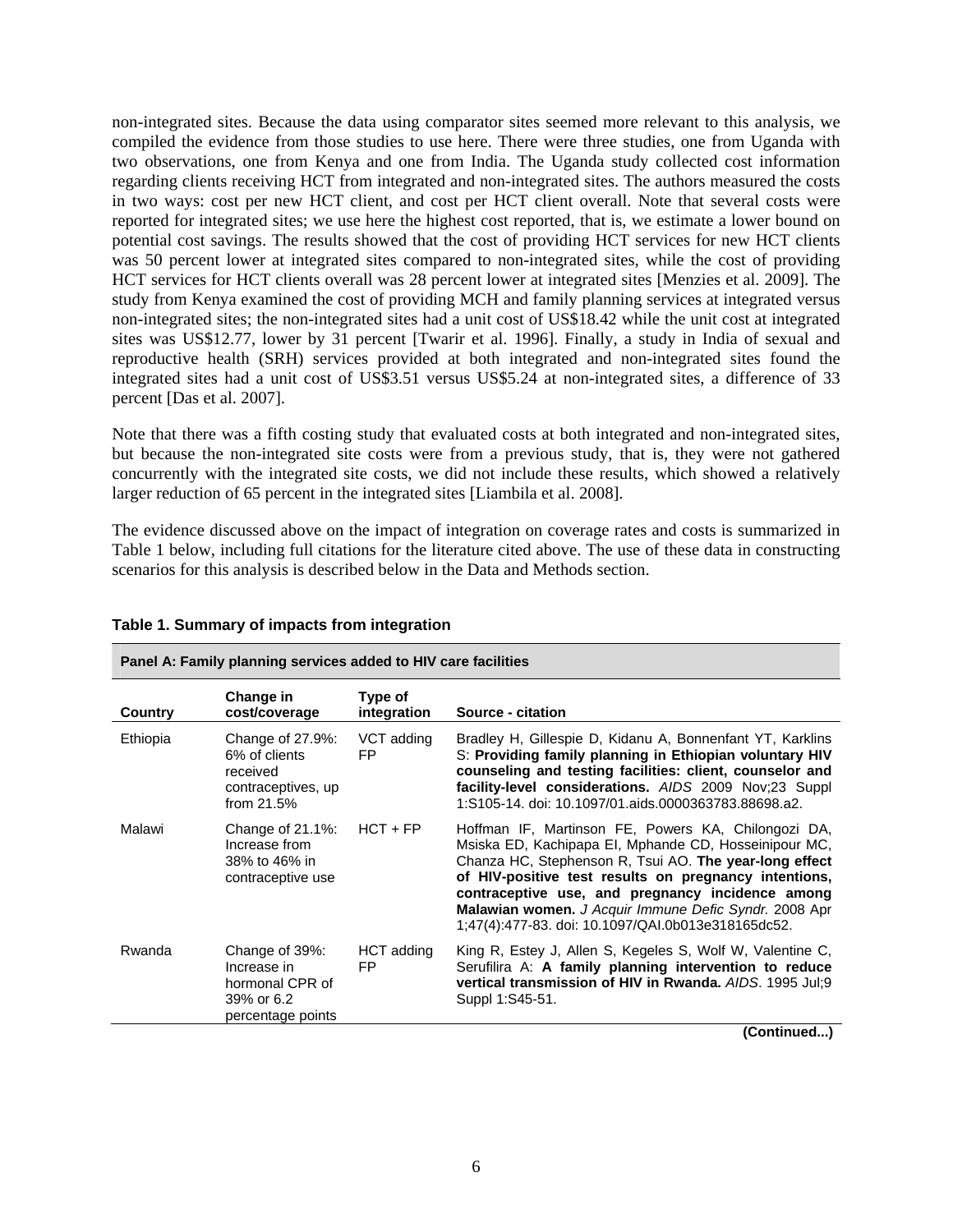**Table 1. –** *Continued*

 $\overline{a}$ 

| Country | Change in<br>cost/coverage                                                                                                                                                                                                                          | Type of<br>integration                                | Source - citation                                                                                                                                                                                                                                                                                                                                                  |
|---------|-----------------------------------------------------------------------------------------------------------------------------------------------------------------------------------------------------------------------------------------------------|-------------------------------------------------------|--------------------------------------------------------------------------------------------------------------------------------------------------------------------------------------------------------------------------------------------------------------------------------------------------------------------------------------------------------------------|
| Nigeria | Change of 18.3%:<br>Mean CYP<br>increased from<br>32.3 to 38.2%                                                                                                                                                                                     | <b>HIV</b><br>tx/secondary<br>prevention<br>adding FP | Chabikuli NO, Awi DD, Chukwujekwu O, Abubakar Z,<br>Gwarzo U, Ibrahim M, Merrigan M, Hamelmann C: The use<br>of routine monitoring and evaluation systems to assess<br>a referral model of family planning and HIV service<br>integration in Nigeria. AIDS 2009 Nov;23 Suppl 1:S97-<br>S103. doi: 10.1097/01.aids.0000363782.50580.d8.                             |
| Kenya   | 12.9% increase of<br>FP use including<br>condoms                                                                                                                                                                                                    | HIV care<br>adding FP                                 | Kosgei RJ, Lubano KM, Shen C, Wools-Kaloustian KK,<br>Musick BS, Siika AM, Mabeya H, Carter EJ, Mwangi A,<br>Kiarie J: Impact of integrated family planning and HIV<br>care services on contraceptive use and pregnancy<br>outcomes: a retrospective cohort study. J Acquir<br>Immune Defic Syndr. 2011 Dec 15;58(5):e121-6. doi:<br>10.1097/QAI.0b013e318237ca80. |
| Nigeria | 12.5% increase in<br>modern CPR<br>(mostly condoms)                                                                                                                                                                                                 | HIV care<br>adding FP                                 | McCarraher DR, Vance G, Gwarzo U, Taylor D, Chabikuli<br>ON. Changes in contraceptive use following integration<br>of family planning into ART Services in Cross River<br>State, Nigeria. Stud Fam Plann. 2011 Dec;42(4):283-90.                                                                                                                                   |
| Kenya   | Change of 65.8%:<br>Difference of the<br>average increase<br>in the intervention<br>sites (105% for<br>$HIV+$ , 63% for<br>$HIV -: Avg=84%$ ,<br>and average<br>increase in non-<br>intervention (43%<br>for HIV+, -6.6%<br>for HIV-:<br>Avg=18.2%) | HIV adding<br><b>FP</b>                               | Ngure K, Heffron R, Mugo N, Irungu E, Celum C, Baeten<br>JM: Successful increase in contraceptive uptake among<br>Kenyan HIV-1-serodiscordant couples enrolled in an<br>HIV-1 prevention trial. AIDS 2009 Nov;23 Suppl 1:S89-95.<br>doi: 10.1097/01.aids.0000363781.50580.03.                                                                                      |

**Panel B: PMTCT services added to ANC/Childbirth facilities** 

| Country                                      | Change in<br>cost/coverage                                 | Type of<br>integration                   | <b>Source - Citation</b>                                                                                                                                                                                                                                                                                 |
|----------------------------------------------|------------------------------------------------------------|------------------------------------------|----------------------------------------------------------------------------------------------------------------------------------------------------------------------------------------------------------------------------------------------------------------------------------------------------------|
| Cote d'Ivoire                                | 42% had an HIV<br>test (and were not<br>offered it before) | ANC adding<br><b>PMTCT</b><br>services   | Delvaux T, Konan JP, Aké-Tano O, Gohou-Kouassi V,<br>Bosso PE, Buvé A, Ronsmans C: Quality of antenatal and<br>delivery care before and after the implementation of a<br>prevention of mother-to-child HIV<br>transmission<br>programme in Cote d'Ivoire. Trop Med Int Health 2008<br>Aug: 13(8): 970-9. |
| Jamaica,<br>Zamiba,<br>Mozambique,<br>Rwanda | Doubled ART<br>uptake $(RR 2.09)$<br>in meta-analysis      | ANC adding<br>ART                        | Suthar AB, Hoos D, Begiri A, Lorenz-Dehne K, McClure C &<br>Duncombee C: Integrating antiretroviral therapy into<br>antenatal care and maternal and child health settings: a<br>systematic review and meta-analysis. Bull World Health<br>Organ 2013;91:46-56                                            |
| Kenya                                        | 70% vs. 57%<br>uptake of NVP<br>(23%)                      | ANC/labor<br>ward adding<br><b>PMTCT</b> | van't Hoog AH, Mbori-Ngacha DA, Marum LH, Otieno JA,<br>Misore AO, Nganga LW, Decock KM: Preventing mother-<br>to-child transmission of HIV in Western Kenya:<br>operational issues. J Acquir Immune Defic Syndr. 2005<br>Nov 1:40(3):344-9.                                                             |

**(Continued...)**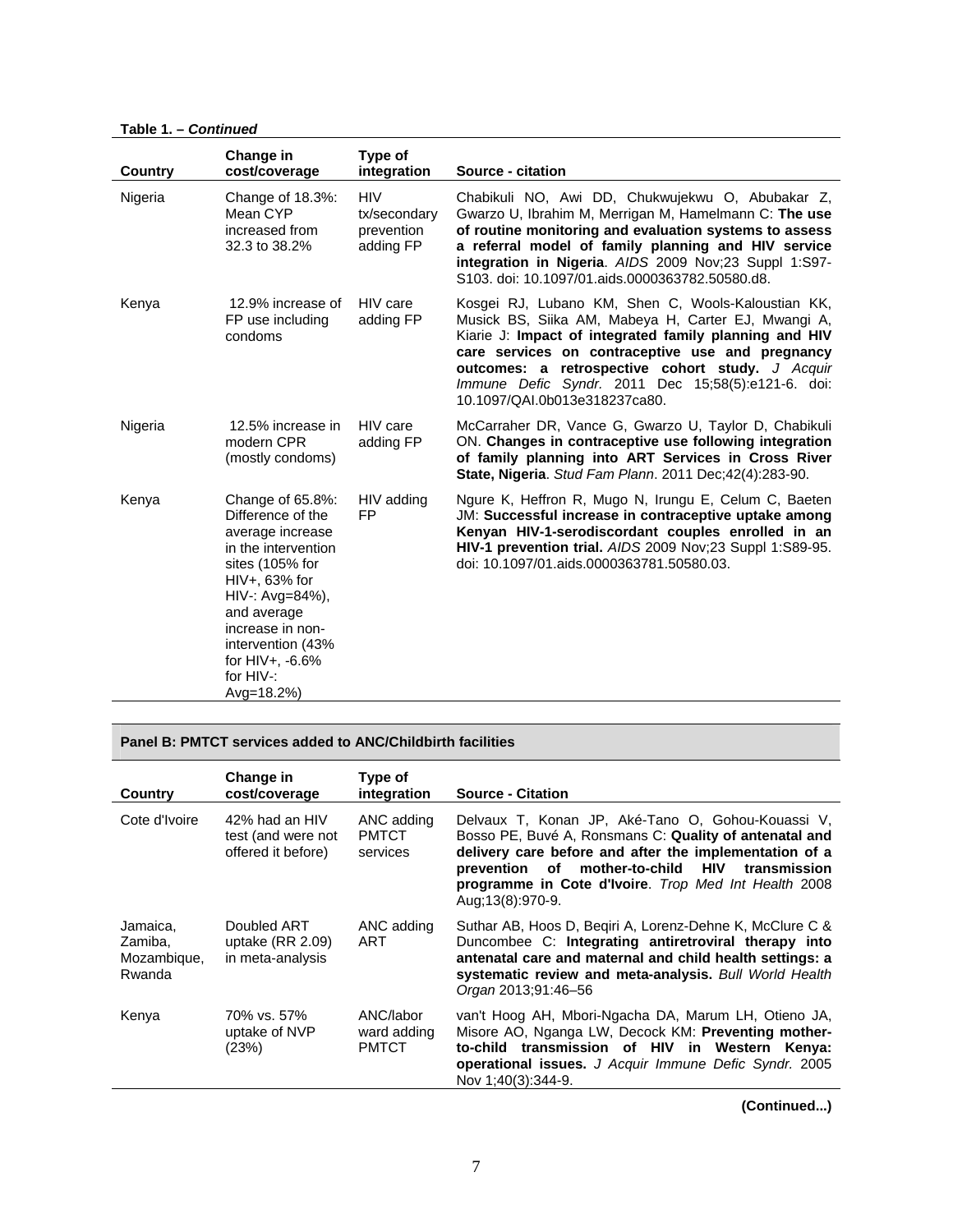**Table 1. –** *Continued*

| <b>Country</b> | Change in<br>cost/coverage                                                                                                 | Type of<br>integration                                 | <b>Source - Citation</b>                                                                                                                                                                                                                                                                                                                                                        |
|----------------|----------------------------------------------------------------------------------------------------------------------------|--------------------------------------------------------|---------------------------------------------------------------------------------------------------------------------------------------------------------------------------------------------------------------------------------------------------------------------------------------------------------------------------------------------------------------------------------|
| Kenya          | 67.4% coverage<br>of PMTCT                                                                                                 | ART adding<br><b>PMTCT</b>                             | Ayuo P, Musick B, Liu H, Braitstein P, Nyandiko W, Otieno-<br>Nyunya B, Gardner A, Wools-Kaloustian K: Frequency and<br>factors associated with adherence to and completion of<br>combination antiretroviral therapy for preventing<br>mother-to-child transmission in western Kenya. J Int<br>AIDS<br>Soc.<br>2013<br>2;16(1):17994.<br>Jan<br>doi:<br>10.7448/IAS.16.1.17994. |
| Malawi         | Insignificant<br>change to 97% vs.<br>92%                                                                                  | Labor ward<br>adding<br><b>PMTCT</b>                   | Kasenga F, Byass P, Emmelin M, Hurtig AK: The<br>implications of policy changes on the uptake of a<br>PMTCT programme in rural Malawi: first three years of<br>experience. Glob Health Action. 2009 Jan 23;2. doi:<br>10.3402/gha.v2i0.1883.                                                                                                                                    |
| Zambia         | Increase of 10<br>percentage points<br>(RR=1.37) in<br><b>PMTCT</b> uptake                                                 | Childbirth<br>wards<br>adding<br><b>PMTCT</b>          | Megazzini KM, Sinkala M, Vermund SH, Redden DT, Krebs<br>DW, Acosta EP, Mwanza J, Goldenberg RL, Chintu N,<br>Bulterys M, Stringer JS: A cluster-randomized trial of<br>enhanced labor ward-based PMTCT services to increase<br>nevirapine coverage in Lusaka, Zambia. AIDS 2010 Jan<br>28; 24(3):447-55. doi:10.1097/QAD.0b013e328334b285.                                     |
| South Africa   | 33% higher ART<br>initiation in<br>pregnancy                                                                               | ANC adding<br>ART for<br>eligible<br>pregnant<br>women | Stinson K, Jennings K, Myer L: Integration of antiretroviral<br>therapy services into antenatal care increases treatment<br>initiation during pregnancy: a cohort study. PLoS One.<br>2013<br>May<br>16;8(5):e63328.<br>doi:<br>10.1371/journal.pone.0063328. Print 2013.                                                                                                       |
| South Africa   | Time-to-treatment<br>initiation was<br>reduced from a<br>median of 56 days<br>to 37 days                                   | ANC adding<br>ART for<br>eligible<br>pregnant<br>women | van der Merwe K, Chersich MF, Technau K, Umurungi Y,<br>Conradie F, Coovadia A: Integration of antiretroviral<br>treatment within antenatal care in Gauteng province,<br>South Africa. J Acquir Immune Defic Syndr 2006 Dec<br>15;43(5):577-81.                                                                                                                                 |
| Tanzania       | Capacity<br>utilization was<br>37.8% in non-<br>PMTCT and<br>50.5% in PMTCT                                                | ANC adding<br><b>PMTCT</b><br>services                 | Simba D, Kamwela J, Mpembeni R, Msamanga G: The<br>impact of scaling-up prevention of mother-to-child<br>transmission (PMTCT) of HIV infection on the human<br>resource requirement: the need to go beyond numbers.<br>Int J Health Plann Manage 2010 Jan-Mar;25(1): 17-29.                                                                                                     |
| Zambia         | Doubled the<br>proportion of<br>treatment-eligible<br>women initiating<br><b>ART</b> while<br>pregnant - change<br>of 128% | ANC adding<br>ART for<br>eligible<br>pregnant<br>women | Killam WP, Tambatamba BC, Chintu N, Rouse D, Stringer<br>E, Bweupe M, Yu Y, Stringer JS: Antiretroviral therapy in<br>antenatal care to increase treatment initiation in HIV-<br>infected pregnant women: a stepped-wedge evaluation.<br>AIDS<br>2010<br>Jan<br>2:24(1):<br>85-91.<br>doi:10.1097/QAD.0b013e32833298be                                                          |
| Zambia         | With<br>research+service,<br>250% increase in<br><b>RPR</b> screening                                                      | ANC adding<br><b>PMTCT</b><br>services                 | Potter D, Goldenberg RL, Chao A, Sinkala M, Degroot A,<br>Stringer JS, Bulterys M, Vermund SH: Do Targeted HIV<br>Programs Improve Overall Care for Pregnant Women? J<br>Acquir Immune Defic Syndr 2008 January 1;47(1): 79-85.                                                                                                                                                 |

**(Continued...)**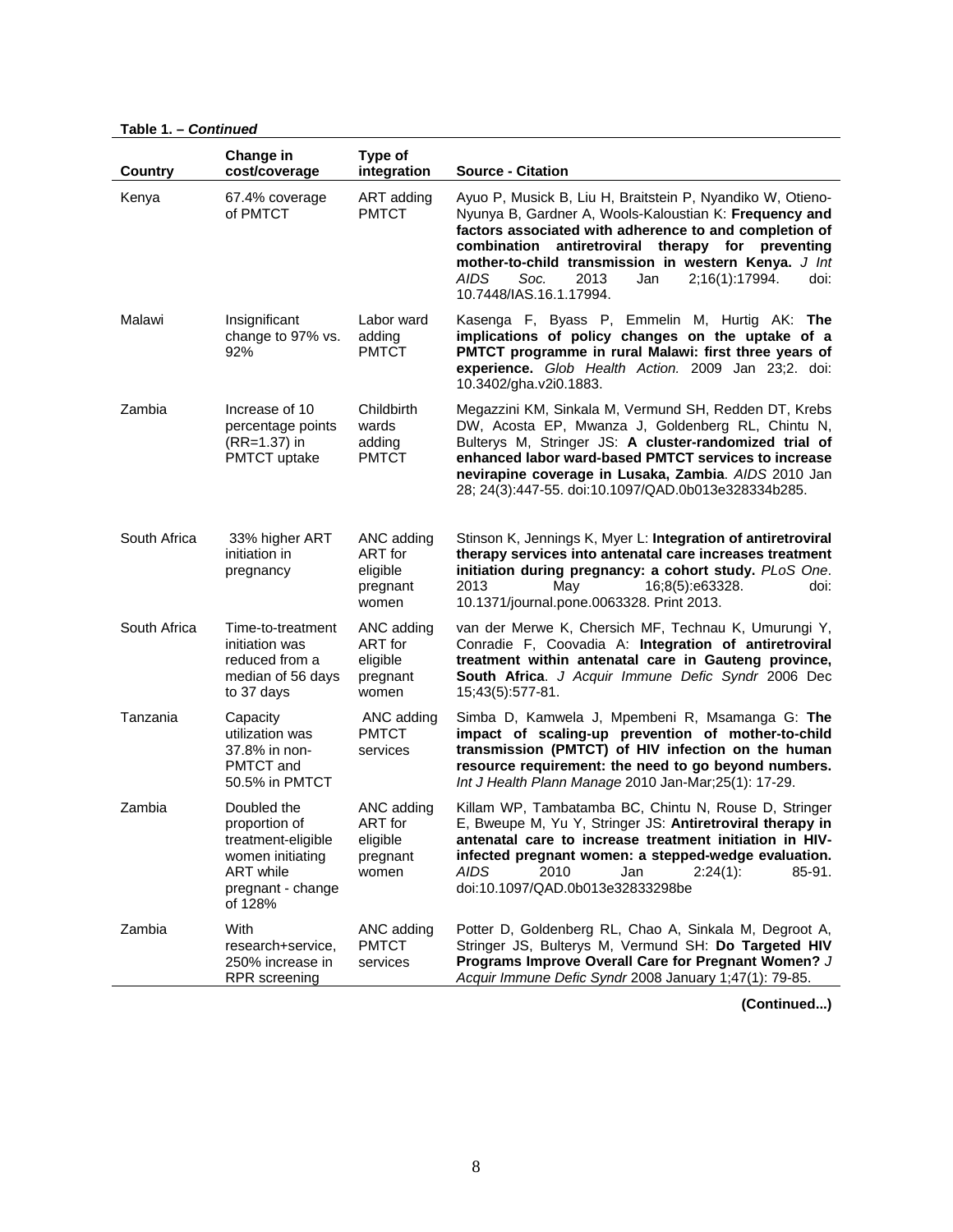**Table 1. –** *Continued*

|                | Panel C: Changes in costs between integrated and non-integrated sites |                                                    |                                                                                                                                                                                                                                                           |  |  |  |
|----------------|-----------------------------------------------------------------------|----------------------------------------------------|-----------------------------------------------------------------------------------------------------------------------------------------------------------------------------------------------------------------------------------------------------------|--|--|--|
| Country        | Change in<br>cost/coverage                                            | Type of<br>integration                             | <b>Source - Citation</b>                                                                                                                                                                                                                                  |  |  |  |
| India          | 33%                                                                   | Integrated<br>vs. non-<br>integrated<br>SRH        | Das R, Biswas K, Panda P, et al. Strengthening Financial<br>Sustainability through Integration of Voluntary Counseling<br>and Testing Services with Other Reproductive Health<br>Services, 2007.                                                          |  |  |  |
| Uganda         | 28%                                                                   | Integrated<br>vs. non-<br>integrated<br><b>HCT</b> | Menzies N, Abang B, Wanyenze R, et al. The costs and<br>effectiveness of four HIV counseling and testing strategies in<br><b>AIDS</b><br>2009;23(3):395-401<br>Uganda.<br>doi:<br>10.1097/QAD.0b013e328321e40b[published Online<br>First:<br>Epub Datell. |  |  |  |
| Uganda         | 50%                                                                   | Integrated<br>vs. non-<br>integrated<br>HCT.       | Menzies N, Abang B, Wanyenze R, et al. The costs and<br>effectiveness of four HIV counseling and testing strategies in<br><b>AIDS</b><br>2009;23(3):395-401<br>Uganda.<br>doi:<br>10.1097/QAD.0b013e328321e40b[published Online<br>First:<br>Epub Date].  |  |  |  |
| Kenya          | 31%                                                                   | Integrated<br>vs. non-<br>integrated<br>MCH/FP     | Twarir A, Maggwa BN, Askew I. Integration of STI and<br>HIV/AIDS Services with MCH-FP Services: Case Study of<br>the Mkomani Clinic Society in Mombasa, Kenya. In: Council<br>TP, ed.: The Population Council, 1996.                                      |  |  |  |
| <b>AVERAGE</b> | 36%                                                                   |                                                    |                                                                                                                                                                                                                                                           |  |  |  |

#### **2.2 PMTCT: Background and Country Context**

Remarkable progress has been made in providing PMTCT services to pregnant women in low- and middle-income countries. Most recently, the percentage of women receiving ARVs to prevent vertical transmission increased from 48 percent in 2010 to 56 percent in 2011 (excluding single-dose nevirapine regimens); in sub-Saharan Africa, this percentage increased from 50 percent in 2010 to 58 percent in 2011. These are substantial increases from 2005, when only 14 percent of women received ARVs for PMTCT in low- and middle-income countries, while only 13 percent received them in sub-Saharan Africa; note these percentages include single-dose nevirapine (SD NVP) regimens, so the increase is actually even higher when compared to the percentages in 2010 and 2011. This progress is reflected in the reduction of the number of HIV infant infections, which decreased from approximately 540,000 in 2005 to fewer than 300,000 in 2011 [Abrams 2013].

These statistics speak to the efforts countries have made in reducing vertical HIV transmission since the UNGASS declaration of 2001. In that declaration, four prongs were identified to provide a comprehensive strategy for PMTCT [UNGASS 2001]:

- Primary prevention of HIV
- Prevention of unintended pregnancies in HIV positive women
- Reduction of vertical HIV transmission through providing services such as ARVs
- Provision of support and mitigation services to mother, infant and family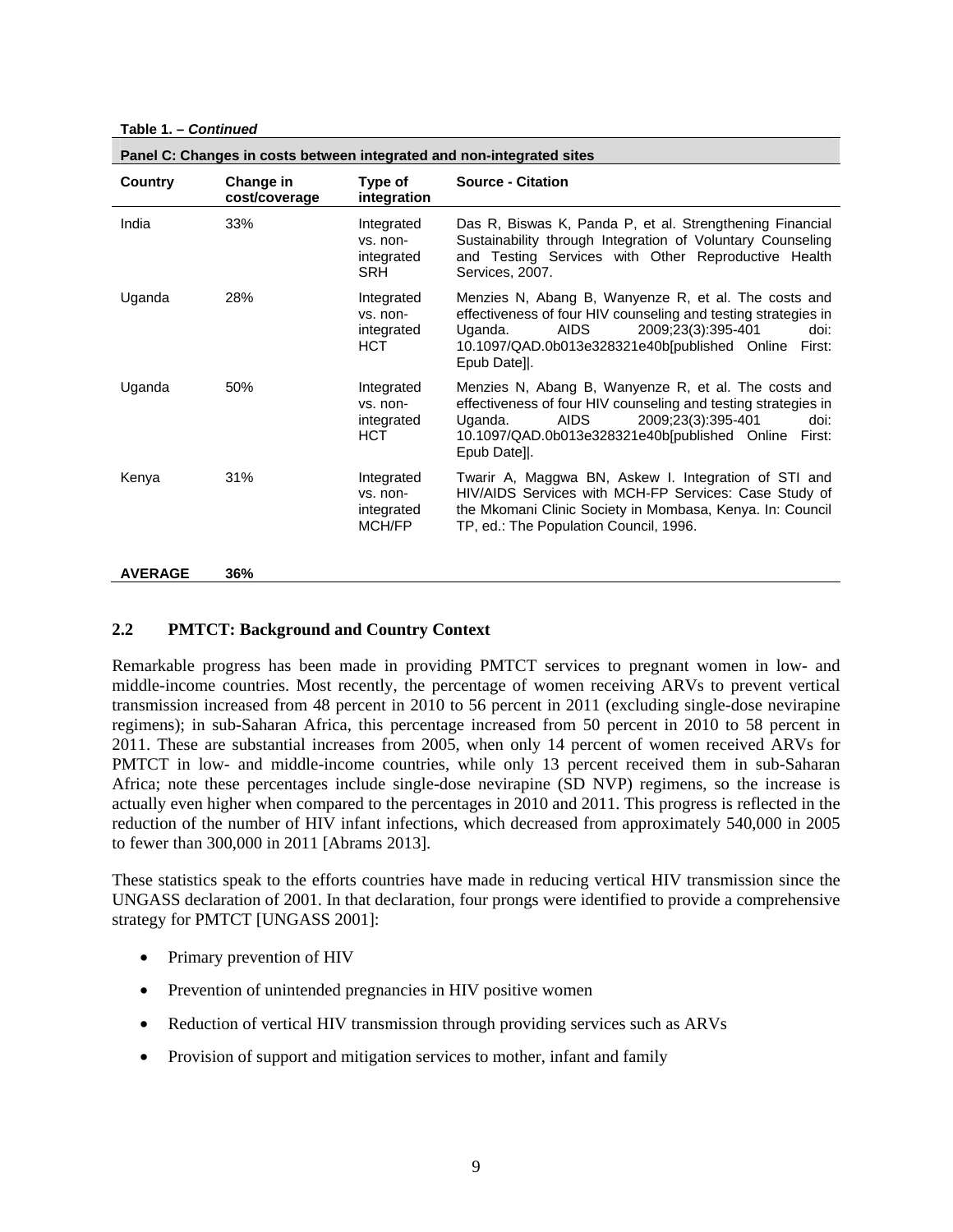In addition, in 2011, UNAIDS released a new Global Plan setting updated goals for low- and middleincome countries, focusing on 22 high-burden countries in sub-Saharan Africa. The goals included providing ARVs to 90 percent of pregnant women to reduce vertical transmission, providing ART to 90 percent of pregnant women who are eligible to receive ART, and protecting women and their infants from transmission via breastfeeding by providing either ARVs or formula [UNAIDS 2011]. The overall goal of the Global Plan was to eliminate new infant HIV infections entirely by 2015.

Over time, the specific recommendations for which ARV regimen to use in preventing vertical transmission have changed (see Box 1).

#### **Box 1: Evolution of ARV and ART recommendations for PMTCT**

**2001:** *For women with ANC*: (1) Short-course ZDV beginning at approximately 36 weeks' gestation, *and/or* (2) SD NVP to the mother at onset of labor and to the infant at 2-3 days of life, *or* (3) ZDV/3TC intrapartum to the mother and one week postpartum to the infant. *For women with no ANC*: (1) immediate postpartum ZDV (6 weeks) to the infant *or* (2) immediate postpartum nevirapine (1-2 doses) to the infant. No recommendation regarding initiating ART.

**2004:** Start ARV prophylaxis in the third trimester (28 weeks) of pregnancy, using a regimen of twice daily ZDV, SD NVP at onset of labor. ART for pregnant women with CD4 cell counts below 200.

**2006:** Add to the 2004 recommendations a combination of ZDV+3TC during delivery and one week postpartum, as well as infant prophylaxis for one week after birth.

**2010:** Choice of either (1) Option A: Twice daily ZDV as early as 14 weeks plus SD NVP at labor onset; ZDV + 3TC during labor and delivery, and ZDV + 3TC for seven days postpartum if ZDV began less than four weeks before delivery; infant receives daily NVP from birth to one week after breastfeeding ceases, or ZDV or NVP for 6 weeks if not breastfed, or (2) Option B: Triple ARVs as early as 14 weeks until delivery and one week after breastfeeding ceases; infant receives ZDV or NVP from birth until four to six weeks of age. ART for pregnant women with CD4 cell counts equal to or less than 350.

**2013**: Choice of either (1) Option B+, ART for all pregnant and breastfeeding HIV positive women for life, *or* (2) Option B (above), when Option B+ is not feasible. Infant receives daily NVP from birth to six weeks if breastfed, or ZDV *or* NVP for 6 weeks if not breastfed. ART for pregnant women with CD4 cell counts equal to or less than 500.

Initially ARVs were recommended for all HIV-positive women during pregnancy and immediate postpartum and breastfeeding periods, but not beyond those periods. In 2001, the PMTCT regimen consisted of either four weeks of zidovudine (ZDV) leading up to birth, *and/or* either ZDV + lamivudine (3TC) or SD NVP at birth and immediately postpartum, with no recommendation for ART initiation. By 2004, these recommendations had evolved to recommending ZDV from 28 weeks gestation plus SD NVP at birth and immediately postpartum, along with beginning ART when CD4 cell counts were below 200. When the guidelines were revised in 2006,  $ZDV + 3TC$  for seven days postpartum were added to the recommended regimen from 2004. The next stage of WHO Guidelines, released in 2010, recommended starting all women with CD4 cell counts below 350 on ART, or those who were in WHO clinical stages 3 or 4, avoiding efavirenz in the first trimester of pregnancy and following either Option A (a combination of drugs for the mother and infant, see Box 1) or Option B (triple ARVs, see Box 1) for pregnant women with CD4 cell counts above 350. The most recent guidelines, released in 2013, call for all countries to move to Option B+, which provides ART for life (see Box 1), regardless of CD4 cell count, or Option B when Option B+ is not feasible [Abrams 2013]. Note that the new 2013 guidelines add 0.7 million women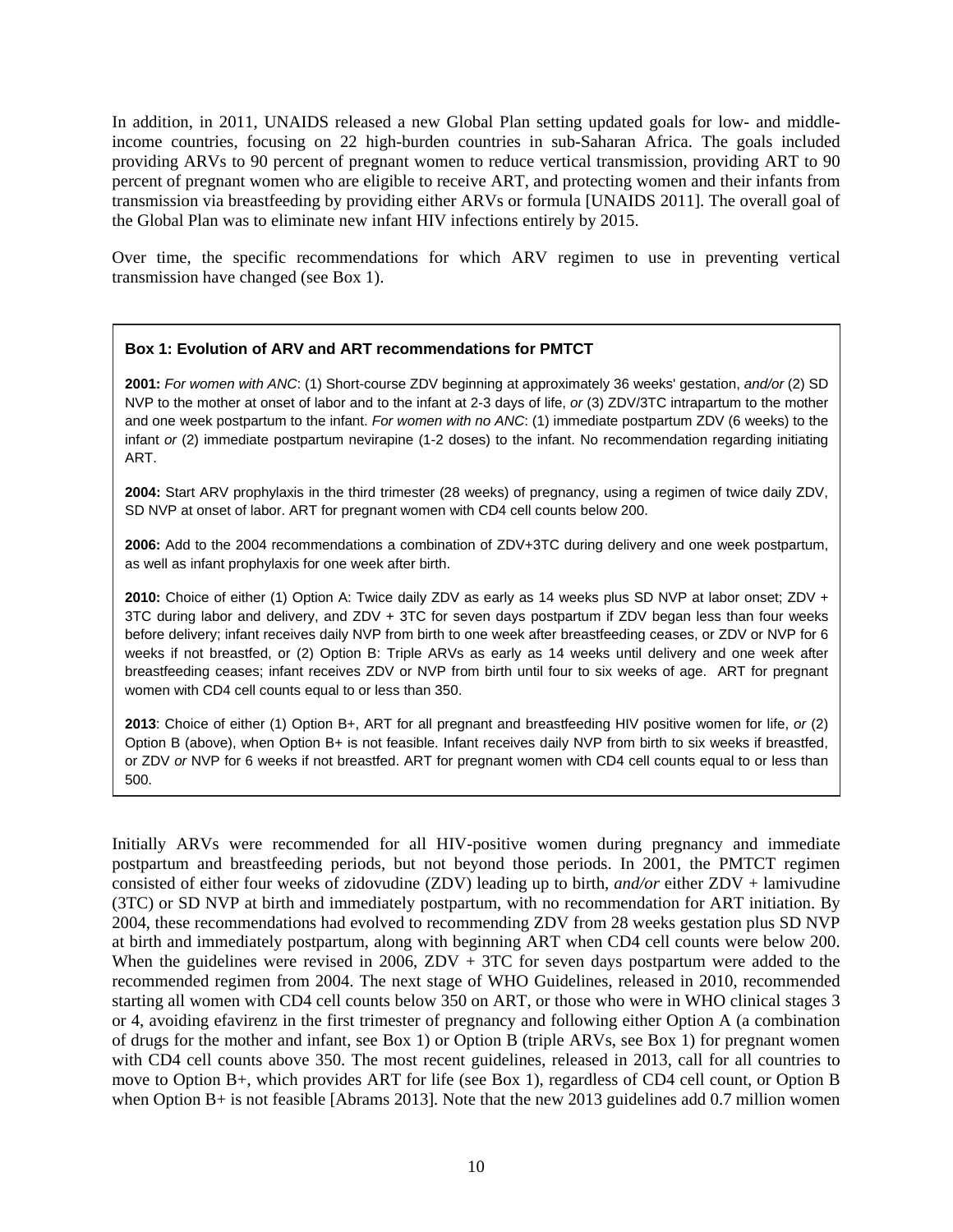to the overall target population for PMTCT ARV programs, which in 2011 was 1.47 million [WHO 2013a].

Malawi, Mozambique and Uganda are 3 of the 22 high-burden countries in the Global Plan. Malawi was the first country to adopt Option B+, primarily because of a lack of laboratory and infrastructure capacity to perform CD4 cell count tests. The Ministry of Health (MOH) there formally adopted Option B+ in 2011, and began rolling out the program in the third quarter of 2011. A recent report evaluated the first year of the program, and found that the number of pregnant and breastfeeding women receiving ART increased dramatically from 1,257 in the second quarter of 2011 to 10,663 in the third quarter of 2012, an increase of 748 percent. In addition, the retention rate on ART was 77 percent at 12 months postpartum, similar to the 80 percent retention rate in other Malawi ART programs. Several strategies were followed to encourage uptake of ART through Option B+ during that year, including (1) integration of PMTCT services into all ANC sites, and (2) following existing policies that allowed task-shifting of ART initiation to clinical officers, medical assistants and nurses, including training 4,839 workers [Centers for Disease Control 2013].

In both Mozambique and Uganda, the Ministries of Health have formally adopted Option B+, and are currently making plans for rolling it out. Although integrating services will be part of the roll-out strategy, other factors may have an impact on its success. For example, a recent study in Mozambique found that although integrating HIV care after birth increased early infant diagnosis (EID), there were substantial health systems limitations, such as stock-outs of key commodities and high staff absenteeism, that had negative impacts on service delivery [Geelhoed et al. 2013]. Concerns about health system capacities also exist in Uganda. In eastern Uganda, with assistance from USAID, Option B+ will begin to be piloted in 12 districts. The intervention includes training an additional 1,000 health workers, as well as providing them with mentors, educational radio programs and printed materials, training health management and information systems (HMIS) personnel, and planning to avert potential stock-outs of ARVs [Sera 2013].

For this paper, we examine the cost and impact of the second and third prongs of the 2011 UNGASS comprehensive strategy on PMTCT (see above), separately, with some implicit modeling of the first prong, to the extent that Option B+ is adopted in countries. Note that although many times counseling is provided as part of the PMTCT intervention, any effect of counseling on behavior change as part of the first prong, e.g., increasing consistent condom use, is not included explicitly in the scenarios here.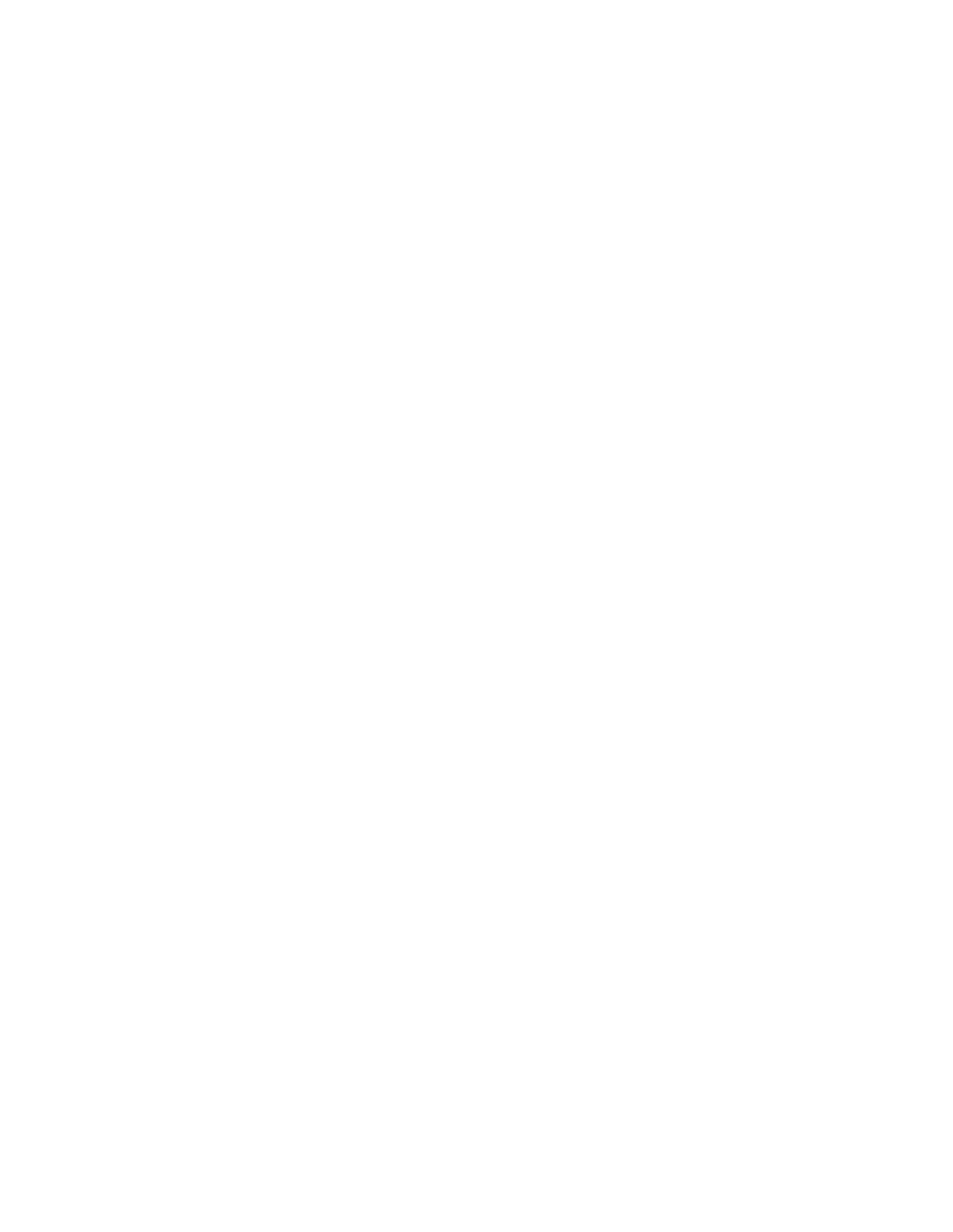### **3 Data and Methods**

We combine the evidence from the integration literature described above with data and methodology contained in the LiST module, part of the Spectrum family of modules, to estimate ICERs for a number of different scenarios regarding integration, described below. The Lives Saved Tool (LiST) is a computer program developed by Futures Institute, Johns Hopkins University and the Child Health Epidemiology Reference Group (CHERG) to estimate the impact of scaling up proven child and maternal health interventions on child and maternal mortality. It is used to project the future annual number and rate of child and maternal deaths up to 100 years, stratifying by cause of death as well as by health interventions. These projections are used in policy presentations to enhance knowledge of child and maternal health issues among policymakers and to build support for effective prevention and care interventions [Winfrey et al. 2011; Stover et al. 2010].

Recently the LiST module was augmented to include a mechanism for estimating the cost of providing child and maternal health interventions, as well as a mechanism for costing integrated, or "bundled," services [Adesina and Bollinger 2013]. In that paper, we adapted data from both the WHO CHOosing Interventions that are Cost-Effective (CHOICE) database and the OneHealth Tool (OHT) to develop unit costs for delivering child and maternal health services, delivered both alone and using an integrated approach. In addition, similar to the exercise here, we utilized the current LiST and other Spectrum modules to evaluate the effect of increased coverage on maternal and child health outcomes.

Here, we utilize a number of different Spectrum modules to calculate the ICERs for integrating PMTCT services with ANC sites, and integrating family planning services at HIV care delivery sites. In order to explain where the impacts on coverage rates and cost are implemented, and to understand the final results, it is important to understand the interactions of the various Spectrum modules (see Figure 1).



**Figure 1. Schematic of interactions of the LiST module with other Spectrum modules**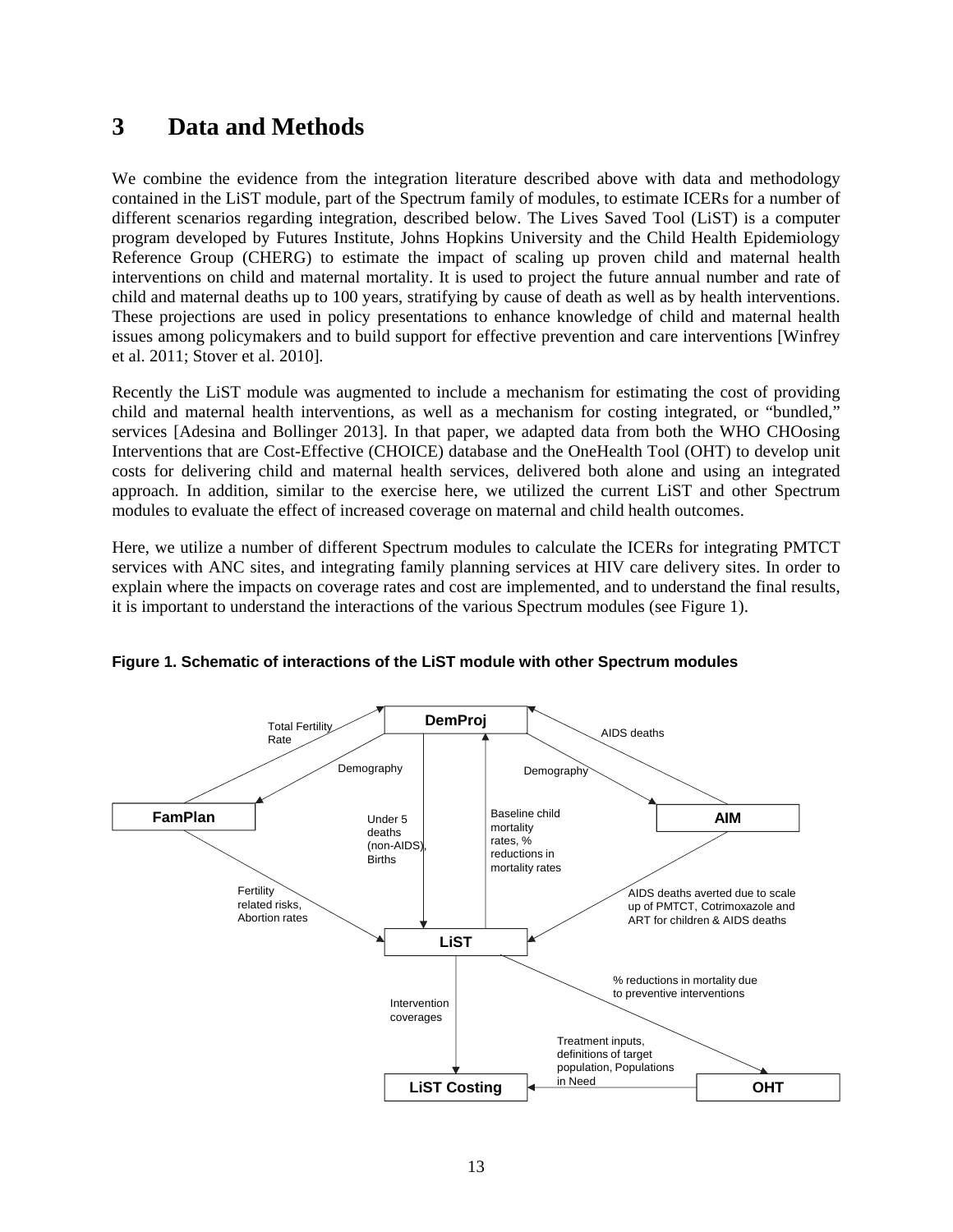The demographic projection model, DemProj, is the basis for all of the modules in Spectrum, providing demographic data including births and mortality of children under age five from non-AIDS causes. The AIM module utilizes these demographic estimates and adds data on the HIV epidemic and various program variables, such as PMTCT coverage, to calculate HIV-related variables, including mortality to children under age five from AIDS, which it then feeds back to DemProj. The FamPlan module incorporates initial demographic data from DemProj, then re-calculates fertility-related variables (such as the CPR) based on defined scenarios, and feeds these variables back to DemProj. The LiST module then utilizes all of these data and incorporates the coverage rates of various interventions as defined by the various scenarios; these coverage rates are then transmitted to the LiST costing module, which calculates the total cost of interventions that are implemented. The LiST costing module, in turn, receives information on default data from the OneHealth Tool (OHT) in order to calculate the costs of the interventions in the various scenarios.

Each of these modules contains default data for a number of different countries; all of them contain default data for Malawi, Mozambique and Uganda. A list of the primary default data source for each module is below; further complete details can be found in the individual manuals for each module at: www.futuresinstitute.org/spectrum.aspx. Note, however, that the default data for the cost of drug(s) (i.e., ARV prophylaxis or ARV regimens) were updated separately; they were calculated as the price of the daily dosage of drug(s) multiplied by the recommended number of days on the treatment option (SD NVP, Dual ARV, Option A, Option B, and ARV treatment regimen). The ARV drug prices were updated using the Clinton HIV/AIDS Initiative ARV price list from August 2013 [CHAI 2013].

- DemProj: United Nations Population Fund
- AIM: UNAIDS, country-validated estimates of their HIV epidemic
- FamPlan: Demographic and Health Surveys (or similar)
- LiST: Literature on proven interventions as defined by the CHERG, Demographic and Health Surveys (or similar)
- LiST costing: OneHealth Tool (OHT), WHO
- OHT: WHO, UNICEF

We use 2011 as the base year for the projections, as it is the most recent year for which there are publicly available HIV epidemic projections. We increase coverage rates and decrease costs in a linear fashion to reach their new values by 2015, and continue the projections using those new values through 2020. After careful and considered examination of the results presented in Table 1 above regarding the potential impact of integration, we created four different scenarios, each of which were executed for the three countries (see Table 2).

|                                                              |                | Change in coverage rates |             |
|--------------------------------------------------------------|----------------|--------------------------|-------------|
| Type of integration                                          | Change in cost | Low                      | High        |
| Family planning services integrated into HIV care facilities | $-36.0\%$      | 12.5%                    | 39.0%       |
| PMTCT services integrated into ANC/childbirth sites          | $-36.0\%$      | 33.0%                    | $100.0\%$ * |

#### **Table 2. Scenario space by type of integration**

\* Capped at 96% actual coverage where relevant.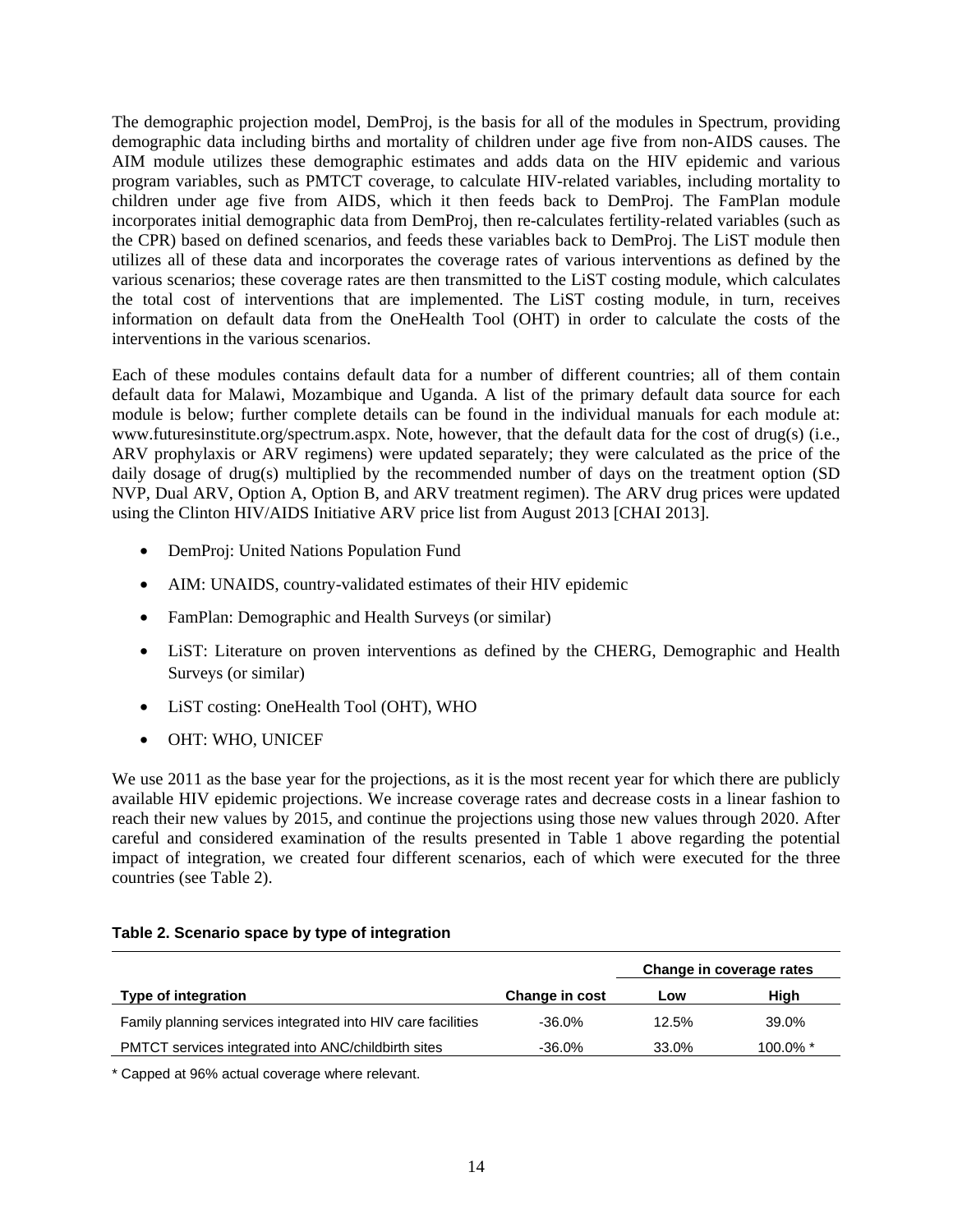Based on Table 1, we created lower and upper boundaries for increases in modern CPR in FamPlan of 12.5 percent and 39 percent, respectively; we felt that the 65.8 percent increase from the Ngure et al. study was probably too high, and so did not use that as the upper boundary. Note that the modern contraceptive method mix remains the same throughout the time period. We also created lower and upper boundaries for increases in coverage rates for Option B+ in PMTCT programs in the AIM module of 33 percent and 100 percent, respectively, although we capped overall coverage rates at 96 percent if that level is reached, as 100 percent coverage is unlikely to happen; all three countries reached 96 percent coverage in the High PMTCT scenario. For the base case, we use the initial PMTCT regimen mix in 2011 provided by the countries and continue with this same mix through 2020. In addition to increasing coverage rates for the two PMTCT scenarios, we move any regimens present in 2011 other than Option B over to Option B+ by 2015, maintaining Option B at 2011 levels through 2015. We also add a third PMTCT scenario where we change the regimen mix over to Option B and Option B+ by 2015, without increasing coverage rates, for comparison purposes (see Table 3, especially the line item labelled "Total on treatment").

|                                             | <b>Malawi</b> |       |               | Mozambique |       | Uganda |  |
|---------------------------------------------|---------------|-------|---------------|------------|-------|--------|--|
|                                             | 2011          | 2015  | 2011          | 2015       | 2011  | 2015   |  |
| Base case                                   |               |       |               |            |       |        |  |
| Single dose nevirapine                      | 11.2%         | 11.2% | 23.6%         | 23.7%      | 0.0%  | 0.0%   |  |
| Dual ARV                                    | 33.8%         | 33.8% | 38.0%         | 38.0%      | 0.0%  | 0.0%   |  |
| Option A - maternal                         | 0.0%          | 0.0%  | 12.3%         | 12.3%      | 42.9% | 42.9%  |  |
| Option B - triple prophylaxis from 14 weeks | 0.0%          | 0.0%  | 0.0%          | 0.0%       | 4.3%  | 4.3%   |  |
| Triple ART started before current pregnancy | 6.8%          | 6.8%  | 0.0%          | 0.0%       | 4.5%  | 4.5%   |  |
| Triple ART started during current pregnancy | 18.1%         | 18.1% | 10.4%         | 10.4%      | 0.0%  | 0.0%   |  |
| TOTAL ON TREATMENT                          | 69.9%         | 69.9% | 84.3%         | 84.3%      | 51.6% | 51.7%  |  |
| Low scenario (increase coverage by 33%)     |               |       |               |            |       |        |  |
| Single dose nevirapine                      | 11.2%         | 0.0%  | 23.6%         | 0.0%       | 0.0%  | 0.0%   |  |
| Dual ARV                                    | 33.8%         | 0.0%  | 38.0%         | 0.0%       | 0.0%  | 0.0%   |  |
| Option A - maternal                         | 0.0%          | 0.0%  | 12.3%         | 12.3%      | 42.9% | 0.0%   |  |
| Option B - triple prophylaxis from 14 weeks | 0.0%          | 0.0%  | 0.0%          | 0.0%       | 4.3%  | 4.3%   |  |
| Triple ART started before current pregnancy | 6.8%          | 6.8%  | 0.0%          | 0.0%       | 4.5%  | 4.5%   |  |
| Triple ART started during current pregnancy | 18.1%         | 86.2% | 10.4%         | 83.8%      | 0.0%  | 59.8%  |  |
| TOTAL ON TREATMENT                          | 69.9%         | 93.0% | 84.3%         | 96.0%      | 51.6% | 68.6%  |  |
| High scenario (increase coverage by 100%)   |               |       |               |            |       |        |  |
| Single dose nevirapine                      | 11.2%         | 0.0%  | $\pmb{\star}$ | $\star$    | 0.0%  | 0.0%   |  |
| Dual ARV                                    | 33.8%         | 0.0%  | *             | *          | 0.0%  | 0.0%   |  |
| Option A - maternal                         | 0.0%          | 0.0%  | $\star$       | $\star$    | 42.9% | 0.0%   |  |
| Option B - triple prophylaxis from 14 weeks | 0.0%          | 0.0%  | *             | *          | 4.3%  | 4.3%   |  |
| Triple ART started before current pregnancy | 6.8%          | 6.8%  | $\star$       | *          | 4.5%  | 4.5%   |  |
| Triple ART started during current pregnancy | 18.1%         | 89.2% | $\star$       | *          | 0.0%  | 87.2%  |  |
| <b>TOTAL ON TREATMENT</b>                   | 69.9%         | 96.0% | $\star$       | $\star$    | 51.6% | 96.0%  |  |

#### **Table 3. PMTCT coverage rates and regimen mixes, 2011 and 2015, by country**

\* Not calculated as the low scenario already reached the maximum coverage of 96%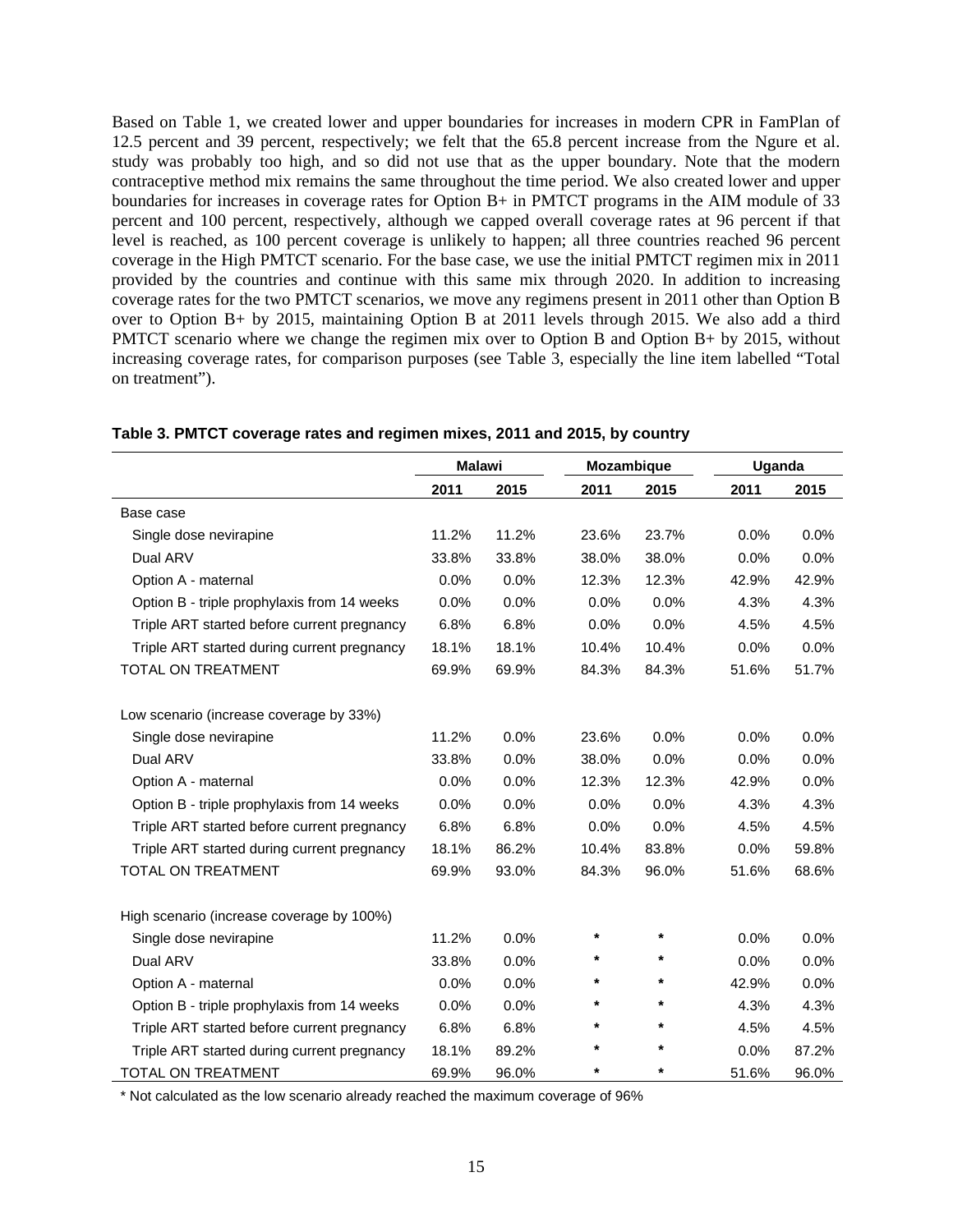Regarding changes in costs, because the four studies were fairly uniform in their effects, we implemented one scenario regarding costs, using the average change of 36 percent in costs between integrated versus non-integrated sites, and phasing in linearly over the four years between 2011 and 2015. As mentioned above, there was a fifth study that measured a decrease in cost of 65 percent from integrating services, but we felt the impact might have been overstated because the non-integrated comparator cost was from an earlier time period. It does suggest, however, that the 36 percent reduction is fairly reasonable.

Note that the outcome measure compared across all scenarios is infant HIV infections averted, so that the ICER is calculated as the incremental cost per infant HIV infection averted. We calculate two sets of ICERs for each of the coverage scenarios, first for incremental costs associated with scaling-up the intervention only (i.e., PMTCT costs or family planning costs), and second for total incremental costs, which includes consideration of the interaction and dynamic effects between modules.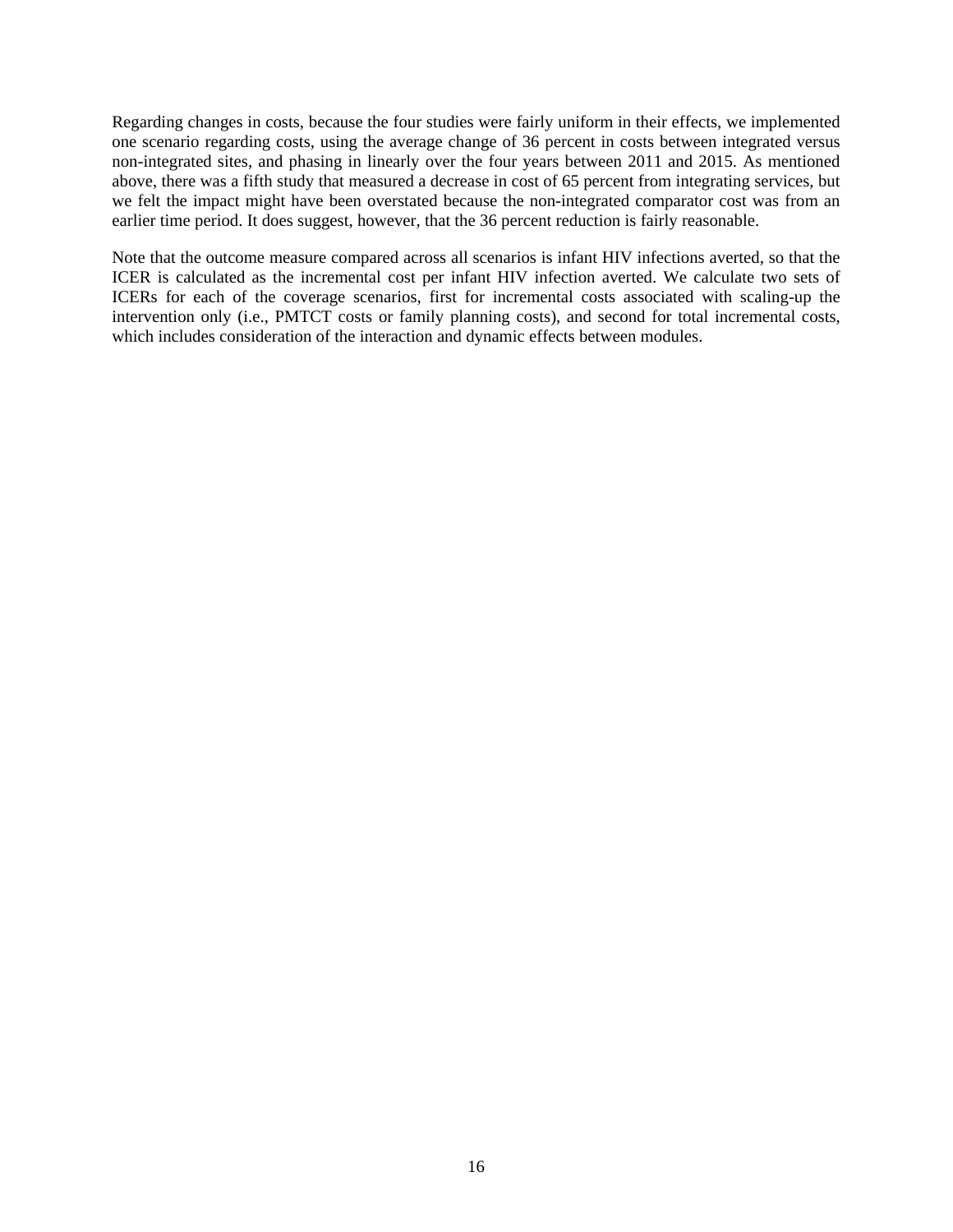### **4 Results**

Results are presented below in Table 4, with each panel reporting results for the three countries separately: Malawi, Mozambique and Uganda.

Within each panel, results are reported for two different incremental costs, identified in the first column as either "Intervention costs only," that is, the incremental costs consist of the extra costs of implementing the increased coverage of PMTCT or family planning, or as "Total costs," which include the change in costs associated with the interaction between modules, for example fewer children needing ARVs due to infant HIV infections averted, and fewer births due to increased family planning use. In addition, within the two different types of incremental costs, three different types of integration are examined and listed in the second column: None (switching to Option B+ only), integrating PMTCT into ANC sites, and integrating family planning into HIV care facilities. Finally, the third set of columns lists the ICERs calculated according to either "Option B/B+ only," that is, changing the 2011 PMTCT regimen mix to either Option B or Option B+, but with no increase in coverage of PMTCT, while the columns labeled "Low" and "High" present the ICERs resulting from the coverage rate changes in Table 2 above. Recall that there is only one scenario for changes in costs; these reductions are included in the ICERs displayed in the "Low" and "High" columns, but not in the "Option B+ only" column.

Using the standardized definitions developed by the Commission on Macroeconomics and Health and utilized by the WHO CHOICE network, we define an intervention as highly cost- effective if the ICER is less than the country's annual gross national income (GNI) per capita, cost-effective if the ICER is between one and three times the country's annual GNI per capita, and not cost-effective if the ICER is greater than three times the country's annual GNI per capita [Commission on Macroeconomics and Health 2001; WHO 2013c]. Note that the most recent GNI per capita using the Atlas method for the three countries was \$320 for Malawi, \$510 for Mozambique, and \$440 for Uganda. The most recent figures for GNI per capita adjusted for purchasing power parity (PPP) were \$880 for Malawi, \$1,020 for Mozambique, and \$1,140 for Uganda [World Bank 2013]. In the analysis below, we use the figures for GNI per capita adjusted for PPP, as many of the default costs are based on international prices.

Overall, with one exception, the ICERs show that integrating services is a highly cost-effective intervention when using GNI per capita figures adjusted for PPP, and in many cases is actually costsavings. The one exception is still cost-effective; when examining the total costs per infant HIV infections averted for Malawi under the "High" scenario for scaling-up PMTCT coverage; integration in this case results in an ICER of \$2,482, which is slightly less than three times Malawi's GNI per capita adjusted for PPP. Interestingly, because of the increased efficacy from moving to Option B/B+, the ICERs reported in the first column show that moving to that PMTCT regimen mix is highly cost-effective for all countries.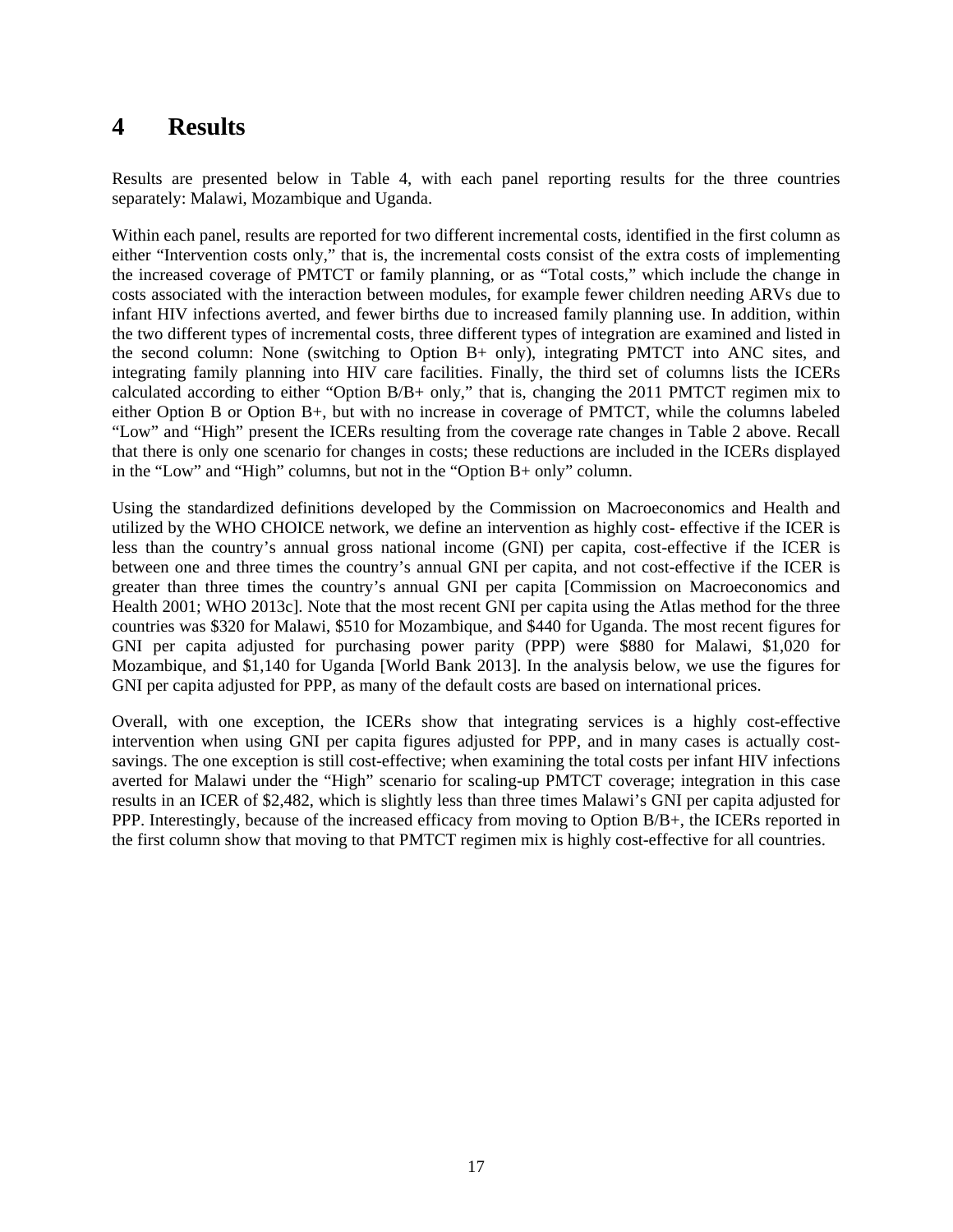|                                                               |                                             | Change in coverage |               |            |
|---------------------------------------------------------------|---------------------------------------------|--------------------|---------------|------------|
| Type of cost used in the<br>numerator of the ICER calculation | Type of integration                         | Option<br>B+ only  | Low           | High       |
| <b>Malawi</b>                                                 |                                             |                    |               |            |
| Intervention costs only: PMTCT or                             | None                                        | \$154              |               |            |
| Family planning costs per infant HIV<br>infection averted     | <b>PMTCT</b> into ANC sites                 |                    | \$29          | \$41       |
|                                                               | Family planning into HIV care<br>facilities |                    | (\$1,806)     | \$534      |
| Total costs per infant HIV infection                          | None                                        | (\$525)            |               |            |
| averted                                                       | <b>PMTCT</b> into ANC sites                 |                    | (\$634)       | \$2,482    |
|                                                               | Family planning into HIV care<br>facilities |                    | (\$7,862)     | (\$5,538)  |
| Mozambique                                                    |                                             |                    |               |            |
| Intervention costs only: PMTCT or                             | None                                        | \$155              |               |            |
| Family planning costs per infant HIV<br>infection averted     | <b>PMTCT</b> into ANC sites                 |                    | \$11          |            |
|                                                               | Family planning into HIV care<br>facilities |                    | (\$1,129)     | (\$136)    |
| Total costs per infant HIV infection                          | None                                        | (\$304)            |               |            |
| averted                                                       | <b>PMTCT</b> into ANC sites                 |                    | $($ \$439 $)$ |            |
|                                                               | Family planning into HIV care<br>facilities |                    | (\$4,378)     | (\$3,364)  |
| Uganda                                                        |                                             |                    |               |            |
| Intervention costs only: PMTCT or                             | None                                        | \$117              |               |            |
| Family planning costs per infant HIV<br>infection averted     | <b>PMTCT</b> into ANC sites                 |                    | \$7           | \$63       |
|                                                               | Family planning into HIV care<br>facilities |                    | (\$2,274)     | (\$397)    |
| Total costs per infant HIV infection                          | None                                        | (\$526)            |               |            |
| averted                                                       | <b>PMTCT</b> into ANC sites                 |                    | (\$609)       | $($ \$536) |
|                                                               | Family planning into HIV care<br>facilities |                    | (\$6,586)     | (\$4,472)  |

### **Table 4. Incremental cost-effective ratios (ICERs) from integration, by scenario and country**

\* Not calculated as the low scenario already reached the maximum coverage of 96%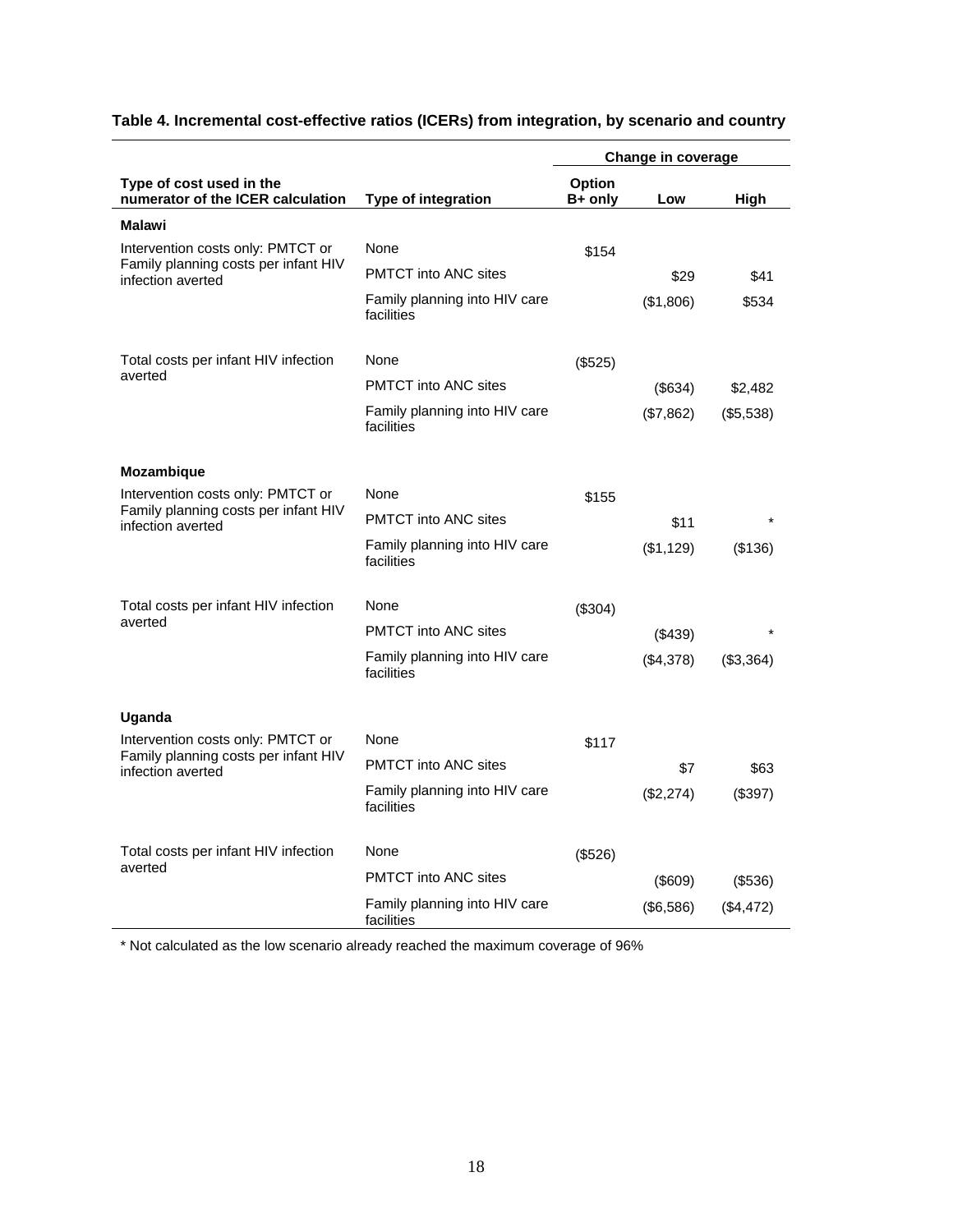In Malawi, moving to Option B/B+ only without changing coverage of either PMTCT or family planning through integrating services results in an ICER of \$154 per infant HIV infection averted when PMTCT costs only are evaluated, while the change is actually cost-savings when total costs are examined, with an ICER of (\$525). When PMTCT services are integrated into ANC sites, and the PMTCT coverage rate increases by 33 percent (in addition to the change in regimen mix and decreases in costs), the ICER is even lower at \$29 per infant HIV infection averted when calculated using PMTCT intervention costs only, with further cost savings when total costs are used to calculate the ICER, decreasing to (\$634) from (\$525). When PMTCT coverage rates increase at a higher rate due to integration, the ICER increases slightly to \$41 per infant HIV infection averted, but the integration is still highly cost-effective. The ICER calculated using total costs per infant HIV infection averted is also higher than the lower coverage rate scenario, at \$2,482 versus the actual cost-savings that was calculated before, (\$634) per infant HIV infection averted, but is still a cost-effective intervention as it is less than three times the GNI per capita in Malawi, adjusted for PPP, of \$880.

Turning to examining the impact of integrating family planning into HIV care facilities in Malawi, we see that increasing coverage by 12.5 percent, along with decreasing costs by 36 percent, by 2015 results in actual cost-savings of (\$1,806) per infant HIV infection averted, due to lower births and associated other costs related to family planning. The spillover effects for integrating family planning services into HIV care facilities is even greater than the spillover effects from integrating PMTCT into ANC sites; the ICER calculated using total costs shows a cost-savings in the Low scenario of (\$7,862) per infant HIV infection averted. Although further increasing coverage to reach 39 percent by 2015 results in an increase in the calculated ICER, which turns positive at \$534 per infant HIV infection averted, the integration intervention is still highly cost-effective. When total costs are used in the numerator to calculate the ICER for the High scenario, integrating family planning into HIV care facilities becomes cost-savings, with an ICER of (\$5,538) per infant HIV infection averted.

In Mozambique, the results for integrating services are even more striking. Moving to Option B/B+ only from the 2011 PMTCT regimen mix, without any changes in coverage rates or costs, results in approximately the same ICER as Malawi when evaluated using PMTCT costs alone in the ICER calculation, \$155 versus \$154 in Malawi. When total costs are used to calculate the ICER, simply moving to more efficacious PMTCT regimens results in cost-savings of (\$304) per infant HIV infection averted. Note that of the 84.3 percent of women receiving some PMTCT regimen in Mozambique in 2011, the vast majority (73.9 percent of women) were receiving either SD NVP, dual ARVs, or Option A – that is, less efficacious regimens. When coverage of PMTCT increases as part of the Low integration scenario, and costs decrease by 36 percent, both by 2015, the incremental cost of the PMTCT program per infant HIV infection averted is only \$11, a highly cost-effective intervention. Note that coverage can only increase by 14 percent from the base of 84.3 percent coverage, rather than 33 percent, at which point the maximum coverage rate of 96 percent is reached. When total costs are used to calculate the ICER, the intervention becomes cost-savings, with an ICER of (\$439) per infant HIV infection averted.. Note that the High coverage scenario for PMTCT integrated into ANC sites is not calculated, as the ceiling coverage was already reached in the Low PMTCT coverage scenario. Regarding the integration of family planning services into HIV care facilities, the ICERs displayed in Table 4 for Mozambique show that there are cost-savings for all of the scenarios, ranging in magnitude from a minimum savings of (\$136) per infant HIV infection averted for the High coverage scenario when evaluated using family planning incremental costs alone, to a maximum savings of (\$4,378) per infant HIV infection averted when the impact of the Low scenario is calculated using total costs in the numerator.

In Uganda, moving from the 2011 PMTCT regimen mix to the WHO-recommended mix of Option B/B+ incurs incremental costs of only \$117 per infant HIV infection averted when evaluating the ICER using PMTCT intervention costs only, and becomes cost-savings when total costs are used to calculate the ICER, with a savings of (\$526) per infant HIV infection averted. When the PMTCT program is integrated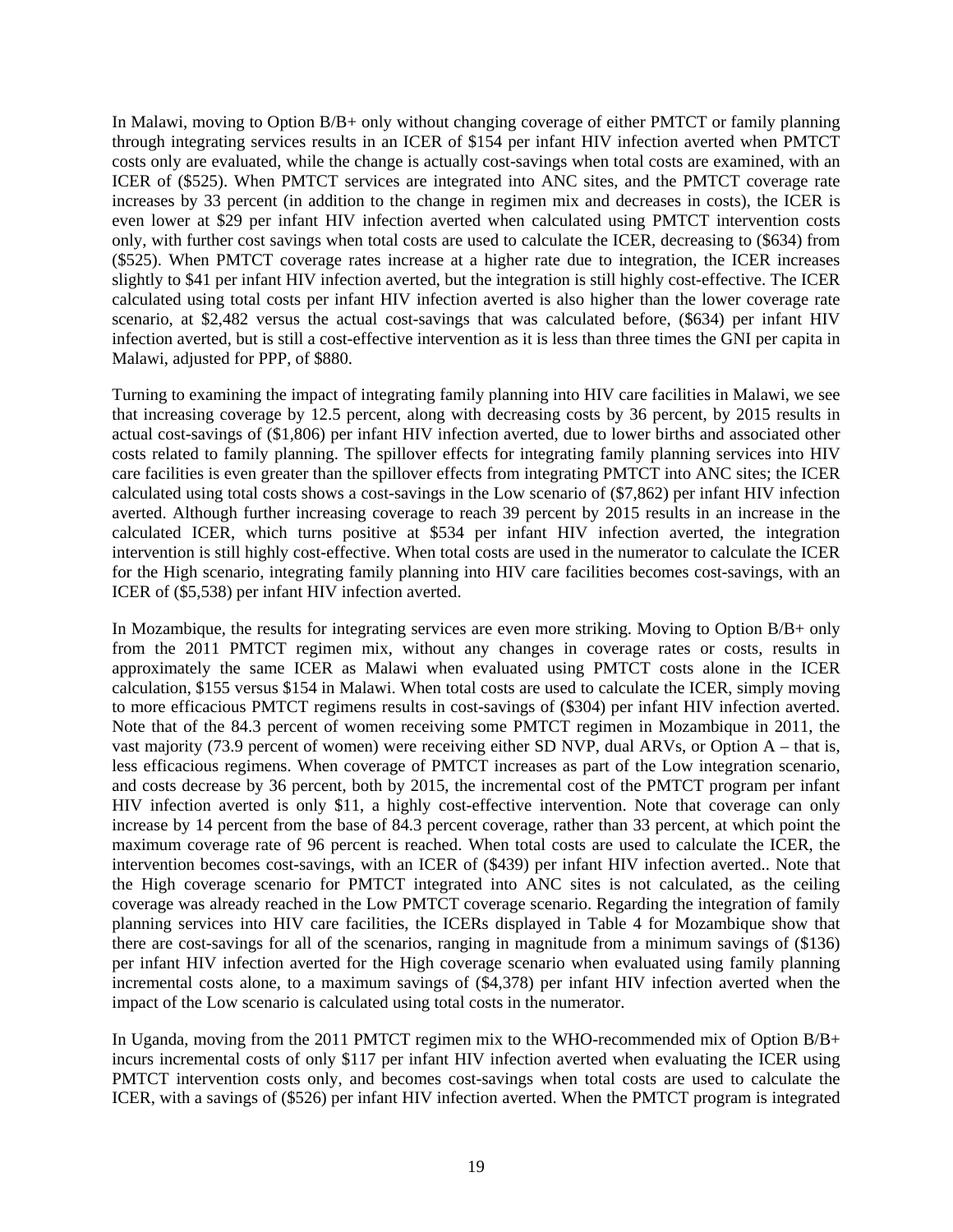into ANC sites, resulting in an increase in coverage of 33 percent and a decrease in costs of 36 percent, the incremental cost of the PMTCT program alone per infant HIV infection averted is only \$7, a highly cost-effective intervention. Incorporating the interactive and dynamic effects across modules results in cost-savings of (\$609) per infant HIV infection averted with the Low PMTCT coverage scenario. When the effects of the High PMTCT coverage scenario are evaluated, the ICER for the PMTCT program costs alone increases slightly to \$63 per infant HIV infection averted, but this is still highly cost-effective. As with the Low PMTCT coverage scenario, the ICER calculated using total costs for the High PMTCT coverage scenario is also cost-savings, saving (\$536) per infant HIV infection averted. When the impact of integrating family planning services into HIV care facilities is examined for Uganda, results similar to those in Mozambique can be seen. All of the scenarios have negative ICERs, that is, are cost-savings, and range in magnitude from a minimum savings of (\$397) per infant HIV infection averted in the High coverage scenario using family planning incremental costs only, to a maximum savings of (\$6,586) per infant HIV infection averted in the Low coverage scenario using total costs to calculate the ICER.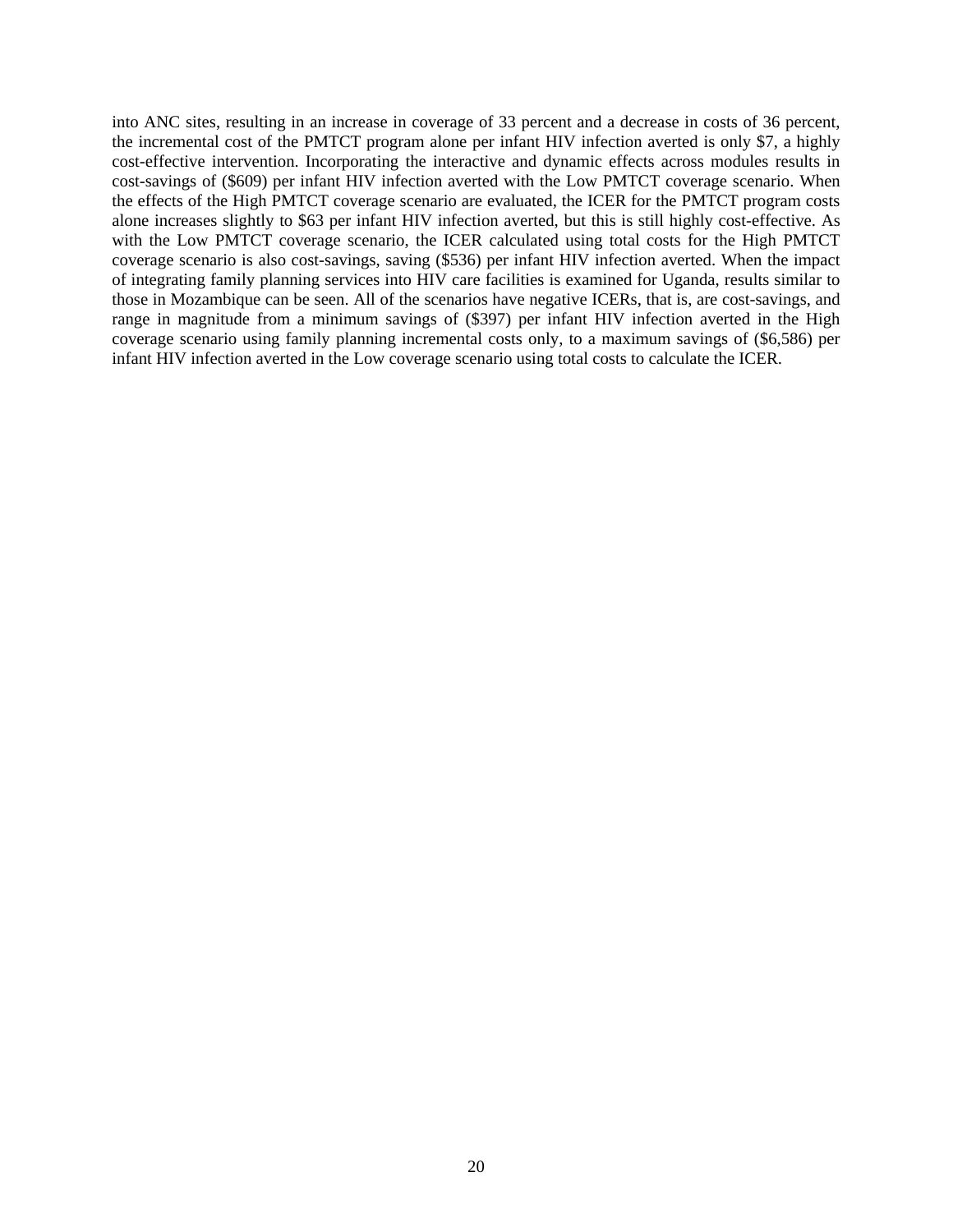### **5 Conclusions**

Integrating health services in various ways is hypothesized to result in more efficient use of resources, higher coverage rates, and more equitable participation for clients. Using empirical evidence from the literature on the impact of integration on increasing coverage rates and decreasing costs, we estimate incremental cost-effectiveness ratios for the impact of integrating PMTCT services into ANC sites, and integrating family planning services into HIV care sites using the LiST model for Malawi, Mozambique and Uganda. We find that significant cost savings and better outcomes are possible for both types of integration; all of the scenarios examined except one are highly cost-effective, according to the WHO definition of cost-effectiveness, and the one exception is still cost-effective. Many of the scenarios examined are, in fact, cost-savings; this is particularly true when all of the interactive and dynamic effects between modules are included when calculating the various ICERs. Interestingly, although there is a strong drive to integrate PMTCT into ANC services in sub-Saharan Africa, and rightly so, this paper finds that integrating family planning into HIV care facilities results in even greater benefits; this result hopefully will persuade policymakers of the importance of this type of integration, as well.

There are a couple of caveats that should be mentioned. First, the impacts projected above resulting from increased coverage rates can only occur if the health system resources can provide the services, including personnel and infrastructure. As discussed above, part of the success in the Malawi experience with ramping up the provision of PMTCT was due to both task-shifting and training the new health workers to provide ART. Also discussed above, a lack of attention to health systems strengthening caused problems in the integration efforts in Mozambique. Second, the reduction in costs may be overstated, although based on the evidence that was identified, the 36 percent reduction seems reasonable. One question would be whether the studies utilized reflected the services that were analyzed here; if services are highly laborintensive, fewer benefits can accrue from integration due to economies of scale. Here, the four studies seem to match the integration efforts; two observations were from HCT sites, one was from sexual and reproductive health sites, and the last was from integrated MCH/ANC sites. In addition to the seeming relevancy, the percentage of costs devoted to variable cost factors for those studies is fairly consistent, lending further credibility to the use of the studies.

It does seem that integration is at least one of the key policy instruments to use to increase coverage of PMTCT services. As discussed above, Malawi integrated PMTCT into all of its ANC sites, which helped the program increase coverage by over 700 percent in one year. On the other hand, having the most efficacious PMTCT regimen is also important; a recent study from KwaZulu Natal, South Africa found an almost tenfold reduction in vertical transmission between 2004 and 2012, from 27.5 percent to 2.9 percent at eight weeks postpartum, due to changing PMTCT regimens, starting with SD NVP and ending with ZDV beginning at 14 weeks gestation with SD NVP at birth, along with ART for women with CD4 cell counts below 350 [Moodley et al. 2013].

Finally, it should be noted that it is very important that further data be gathered regarding integration, particularly with respect to the effect of integration on costs. These data are difficult to gather; an example of the difficulties comes from a recent five-year project, the Integra Initiative, which was designed explicitly to gather data on costs and outcomes of integrating in a number of different ways. Although there were some interesting final results released recently, such as the finding that additional equipment and supplies were important when integrating services, as well as training more providers, overall the results did not measure well the impact of integration on costs and outcomes, primarily because of measurement issues [Integra 2013]. Efforts should continue to be made to gather these data, even though it is a difficult task.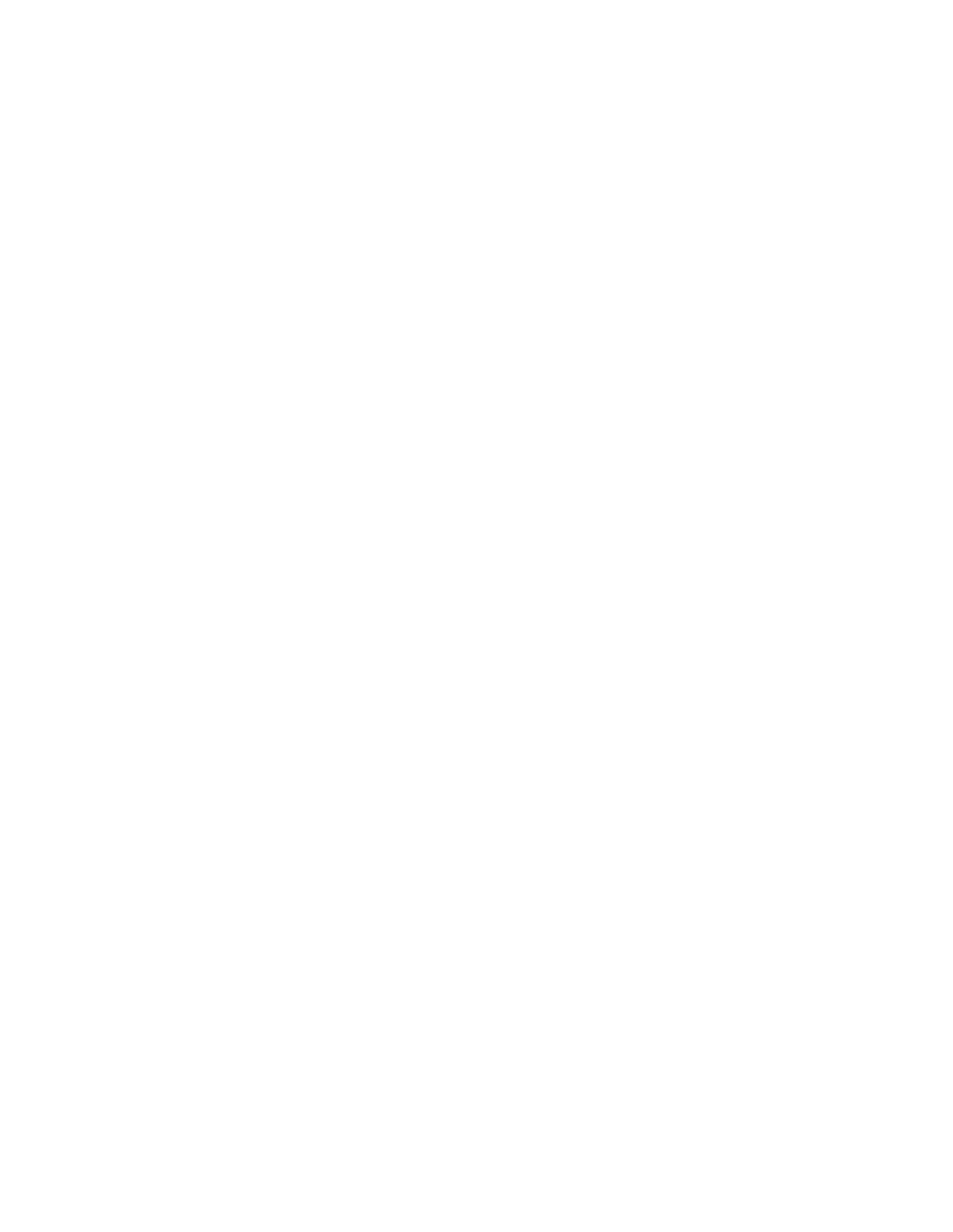### **References**

- Abrams, E. 2013. Key Recommendations for ART in Pregnant and Breastfeeding Women: IATT Webinar on the 2013 WHO Consolidated ARV Guidelines. July 30.
- Adesina, A, and L.B. Bollinger. 2013. "Estimating the Cost-Savings Associated with Bundling Maternal and Child Health Interventions: A Proposed Methodology." *BMC Public Health* 13(Suppl 3): S27.
- Ayuo, P., B. Musick, H. Liu, P. Braitstein, W. Nyandiko, B. Otieno-Nyunya, A. Gardner, and K. Wools-Kaloustian. 2013. "Frequency and Factors Associated with Adherence to and Completion of Combination Antiretroviral Therapy for Preventing Mother-to-Child Transmission in Western Kenya." *J Int AIDS Soc.* 16(1): 17994.
- Bradley, H., D. Gillespie, A. Kidanu, Y.T. Bonnenfant, and S. Karklins. 2009. "Providing Family Planning in Ethiopian Voluntary HIV Counseling and Testing Facilities: Client, Counselor and Facility-Level Considerations." *AIDS* 23(Suppl 1): S105-14.
- Bratt, J.H., K. Torpey, M. Kabaso, and Y. Gondwe. 2011. "Costs of HIV/AIDS Outpatient Services Delivered through Zambian Public Health Facilities." *Tropical Medicine and International Health* 16(1): 110-118.
- Centers for Disease Control and Prevention (CDC). 2013. "Impact of an Innovative Approach to Prevent Mother-to-Child Transmission of HIV– Malawi, July 2011– September 2012." *MMWR Morb Mortal Wkly Rep* 62(8): 148-51.
- Chabikuli, N.O., D.D. Awi, O. Chukwujekwu, Z. Abubakar, U. Gwarzo, M. Ibrahim, M. Merrigan, and C. Hamelmann. 2009. "The Use of Routine Monitoring and Evaluation Systems to Assess a Referral Model of Family Planning and HIV Service Integration in Nigeria." *AIDS* 23(Suppl 1): S97-S103.
- Chi, B.H., C. Bolton-Moore, and C.B. Holmes. 2013. "Prevention of Mother-to-Child HIV Transmission Within the Continuum of Maternal, Newborn, and Child Health Services." *Curr Opin HIV AIDS* 8(5): 497-502.
- Commission on Macroeconomics and Health. 2001. Report of the Commission on Macroeconomics and Health. Presented to World Health Organization. Available online at: http://whqlibdoc.who.int /publications/2001/924154550x.pdf
- Das, R., K. Biswas, P. Panda, et al. 2007. Strengthening Financial Sustainability through Integration of Voluntary Counseling and Testing Services with Other Reproductive Health Services.
- Delvaux, T., J.P. Konan, O. Aké-Tano, V. Gohou-Kouassi, P.E. Bosso, A. Buvé, and C. Ronsmans. 2008. "Quality of Antenatal and Delivery Care Before and After rhe Implementation of a Prevention of Mother-to-Child HIV Transmission Programme in Côte d'Ivoire." *Trop Med Int Health* 13(8) :970-9.
- Deo, S., S.M. Topp, A. Garcia, M. Soldner, S.K. Yagci, J. Chipukuma, C.S. Wamulume, S.E. Reid, and J. Swann. 2012. "Modeling the Impact of Integrating HIV and Outpatient Health Services on Patient Waiting Times in an Urban Health Clinic in Zambia." *PLoS One* 7(4): e35479.
- Dudley, L., P. Garner. 2011. "Strategies for Integrating Primary Health Services in Low- and Middle-Income Countries at the Point of Delivery." *Cochrane Database Syst Rev.* 6(7): CD003318.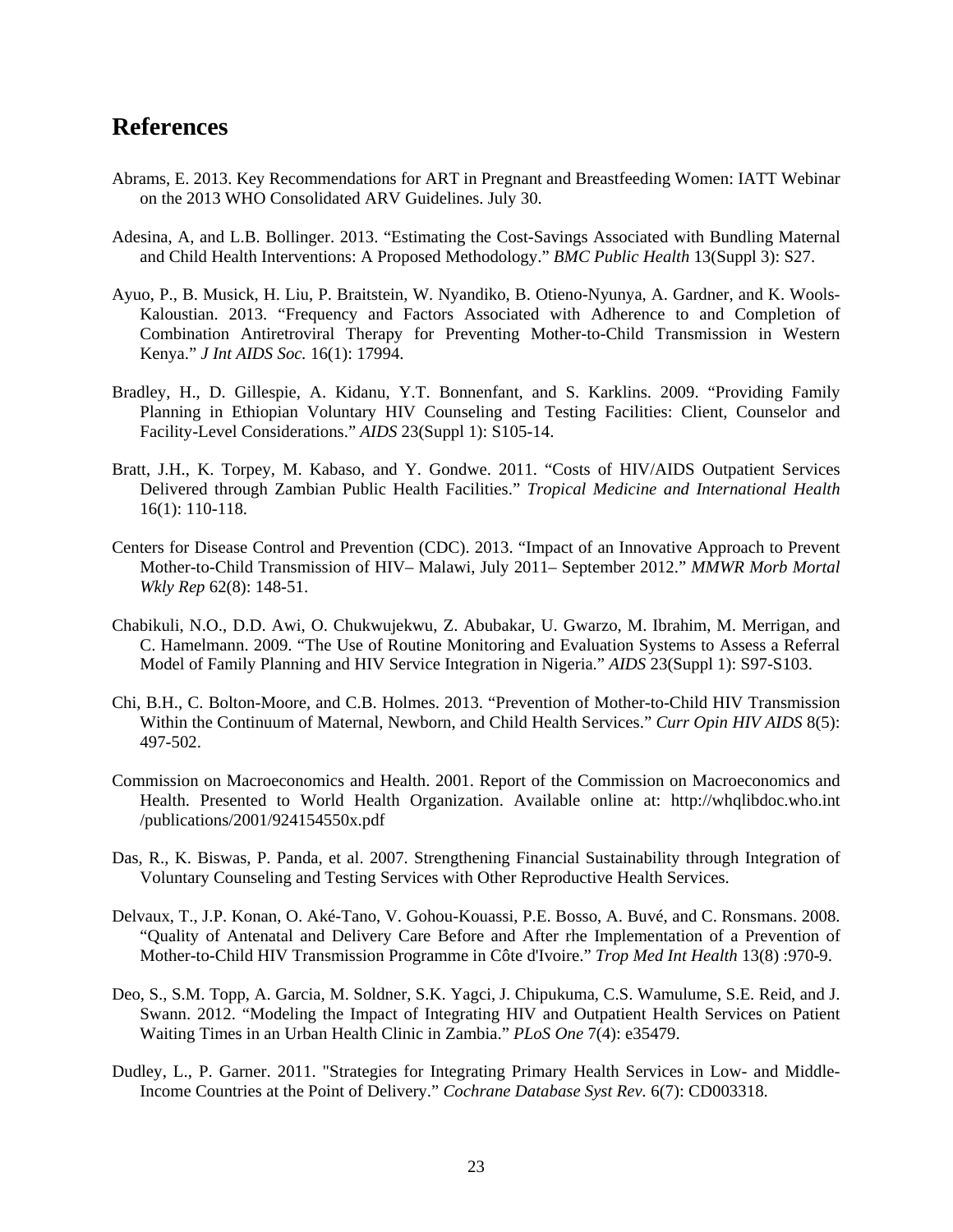- Duffy, M. 2013. Practical Information and Guidance for Integration of MNCH and HIV Programs within a Continuum of Health and Social Services. Arlington, Virginia, USA: USAID's AIDS Support and Technical Assistance Resources, AIDSTAR-One, Task Order 1.
- Geelhoed, D., Y. Lafort, É. Chissale, B. Candrinho, and O. Degomme. 2013. "Integrated Maternal and Child Health Services in Mozambique: Structural Health System Limitations Overshadow Its Effect on Follow-Up of HIV-Exposed Infants." *BMC Health Serv Res*. 13: 207.
- Hoffman, I.F., F.E. Martinson, K.A. Powers, D.A. Chilongozi, E.D. Msiska, E.I. Kachipapa, C.D. Mphande, M.C. Hosseinipour, H.C. Chanza, R. Stephenson, and A.O. Tsui. 2008. "The Year-Long Effect of HIV-Positive Test Results on Pregnancy Intentions, Contraceptive Use, and Pregnancy Incidence among Malawian Women." *J Acquir Immune Defic Syndr.* 47(4): 477-83.
- Homan, R., S. Mullick, and T. Maluk. 2006. Cost of Introducing Two Different Models of Integrating VCT for HIV within Family Planning Clinics in South Africa. Presented in conference on Linking Reproductive Health, Family Planning and HIV/AIDS in Africa, Addis Ababa, Ethiopia.
- Integra, Initiative. 2013. *Press Release August 19*. Available online at: http://www.integrainitiative.org /projects/integra/index.php?sub=2
- Kasenga, F., P. Byass, M. Emmelin, and A.K. Hurtig. 2009. "The Implications of Policy Changes on the Uptake of a PMTCT Programme in Rural Malawi: First Three Years of Experience." *Global Health Action* 2.
- Killam, W.P., B.C. Tambatamba, N. Chintu, D. Rouse, E. Stringer, M. Bweupe, Y. Yu, and J.S. Stringer. 2010. "Antiretroviral Therapy in Antenatal Care to Increase Treatment Initiation in HIV-Infected Pregnant Women: A Stepped-Wedge Evaluation." *AIDS* 24(1): 85-91.
- King, R., J. Estey, S. Allen, S. Kegeles, W. Wolf, C. Valentine, and A. Serufilira. 1995. "A Family Planning Intervention to Reduce Vertical Transmission of HIV in Rwanda." *AIDS* 9(Suppl 1): S45- 51.
- Kosgei, R.J., K.M. Lubano, C. Shen, K.K. Wools-Kaloustian, B.S. Musick, A.M. Siika, H. Mabeya, E.J. Carter, A. Mwangi, and J. Kiarie. 2011. "Impact of Integrated Family Planning and HIV Care Services on Contraceptive Use and Pregnancy Outcomes: A Retrospective Cohort Study." *J Acquir Immune Defic Syndr* 58(5): e121-6.
- Liambila, W., C. Warren, S. Mullick, et al. 2008. *Feasibility, Acceptability, Effect and Cost of Integrating Counseling and Testing for HIV within Family Planning Services in Kenya.* FRONTIERS final report.
- Lindegren, M.L., C.E. Kennedy, D. Bain-Brickley, H. Azman, A.A. Creanga, L.M. Butler, A.B. Spaulding, T. Horvath, and G.E. Kennedy. 2012. "Integration Of HIV/AIDS Services with Maternal, Neonatal and Child Health, Nutrition, and Family Planning Services." *Cochrane Database Syst Rev*. 9: CD010119.
- McCarraher, D.R., G. Vance, U. Gwarzo, D. Taylor, and O.N. Chabikuli. 2011. "Changes in Contraceptive Use Following Integration of Family Planning into ART Services in Cross River State, Nigeria." *Stud Fam Plann* 42(4): 283-90.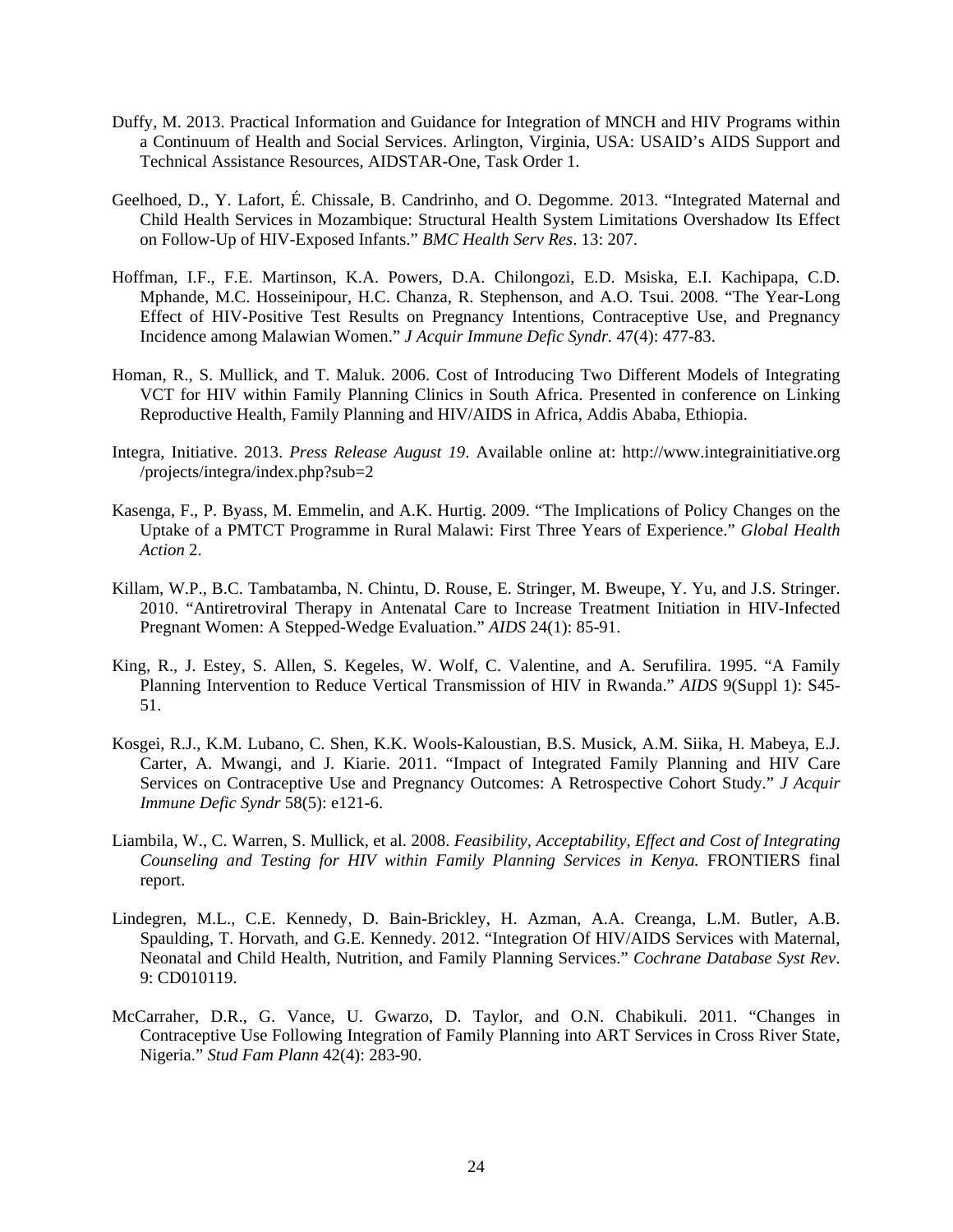- Megazzini, K.M., M. Sinkala, S.H. Vermund, D.T. Redden, D.W. Krebs, E.P. Acosta, J. Mwanza, R.L. Goldenberg, N. Chintu, M. Bulterys, and J.S. Stringer. 2010. "A Cluster-Randomized Trial of Enhanced Labor Ward-Based PMTCT Services to Increase Nevirapine Coverage in Lusaka, Zambia." *AIDS* 24(3): 447-55.
- Menzies, N., B. Abang, R. Wanyenze, et al. 2009. "The Costs and Effectiveness of Four HIV Counseling and Testing Strategies in Uganda." *AIDS* 23(3): 395-401.
- Moodley, P., R. Parboosing, and D. Moodley. 2013. "Reduction in Perinatal HIV Infections in KwaZulu-Natal, South Africa, in the Era of More Effective Prevention of Mother to Child Transmission Interventions (2004-2012)." *J Acquir Immune Defic Syndr* 63(3): 410-5.
- Mullick, S., M. Menziwa, and N. Mosery. 2008. *Feasibility, Acceptability, Effectiveness and Cost of Models of Integrating HIV Prevention and Counseling and Testing for HIV within Family Planning Services in North West Province, South Africa.* FRONTIERS Final Report.
- Mutemwa, R., S. Mayhew, M. Colombini, J. Busza, J. Kivunaga, and C. Ndwiga. 2013. "Experiences of Health Care Providers with Integrated HIV and Reproductive Health Services in Kenya: A Qualitative Study." *BMC Health Serv Res* 13:18.
- Ngure, K., R. Heffron, N. Mugo, E. Irungu, C. Celum, and J.M. Baeten. 2009. "Successful Increase in Contraceptive Uptake among Kenyan HIV-1-Serodiscordant Couples Enrolled in an HIV-1 Prevention Trial." *AIDS* 23(Suppl 1): S89-95.
- Odeny, T.A., J. Penner, J. Lewis-Kulzer, H.H. Leslie, S.B. Shade, W. Adero, J. Kioko, C.R. Cohen, and E.A. Bukusi . 2013. "Integration of HIV Care with Primary Health Care Services: Effect on Patient Satisfaction and Stigma in Rural Kenya." *AIDS Res Treat* 2013: 485715
- Pfeiffer, J., P. Montoya, A.J. Baptista, et al. 2010. "Integration of HIV/AIDS Services into African Primary Health Care: Lessons Learned for Health System Strengthening in Mozambique – A Case Study." *Journal of the International AIDS Society* 13(3).
- Potter, D., R.L. Goldenberg, A. Chao, M. Sinkala, A. Degroot, J.S. Stringer, M. Bulterys, and S.H. Vermund. 2008. "Do Targeted HIV Programs Improve Overall Care for Pregnant Women?" *J Acquir Immune Defic Syndr* 47(1): 79-85.
- Siapka, M., M. Remme, C.D. Obure, C.B. Maier, K. Dehne, and A. Vassall. 2013. Efficiency in Core HIV Services: A Systematic Review of Costs, Economies of Scale and Scope in Low and Middle Income Countries. Forthcoming in *AIDS*.
- Sera, D. 2013. Management Sciences for Health Supports the Roll Out of Option B+ in Uganda. Available online at: http://www.emtct-iatt.org/2013/07/management-sciences-for-health-mshsupporting-the -roll-out-of-option-b-in-uganda
- Simba, D., J. Kamwela, R. Mpembeni, and G. Msamanga. 2010. "The Impact of Scaling-Up Prevention of Mother-to-Child Transmission (PMTCT) of HIV Infection on the Human Resource Requirement: The Need to Go Beyond Numbers." *Int J Health Plann Manage* 25(1): 17-29.
- Stinson, K., K. Jennings, and L. Myer. 2013. "Integration of Antiretroviral Therapy Services into Antenatal Care Increases Treatment Initiation during Pregnancy: A Cohort Study." *PLoS One* 8(5): e63328.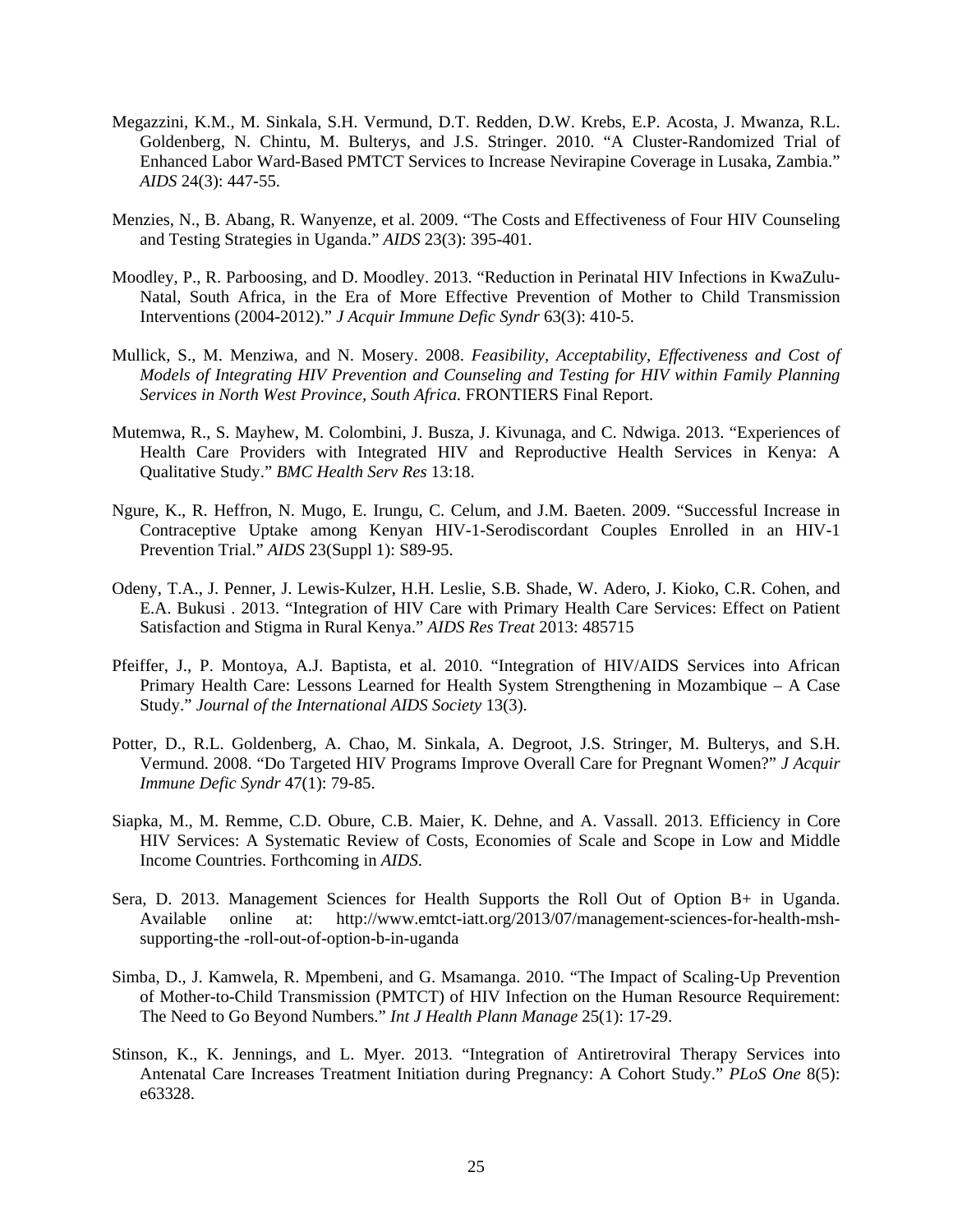- Stover, J., R. McKinnon, and B. Winfrey. 2010. "Spectrum: A Model Platform for Linking Maternal and Child Survival Interventions with AIDS, Family Planning and Demographic Projections*." Int J Epidemiol* 39(Suppl 1): i7-10.
- Suthar, A.B., D. Hoos, A. Beqiri, K. Lorenz-Dehne, C. McClure, and C. Duncombee. 2013. "Integrating Antiretroviral Therapy into Antenatal Care and Maternal and Child Health Settings: A Systematic Review and Meta-Analysis." *Bull World Health Organ* 91: 46–56.
- Thielman, N.M., H.Y. Chu, J. Ostermann, D.K. Itemba, A. Mgonja, S. Mtweve, J.A. Bartlett, J.F. Shao, and J.A. Crump. 2006. "Cost-Effectiveness of Free HIV Voluntary Counseling and Testing through a Community-Based AIDS service organization in Northern Tanzania." *Am J Public Health* 96(1): 114- 9.
- Twarir, A., B.N. Maggwa, and I. Askew. 1996. "Integration of STI and HIV/AIDS Services with MCH-FP Services: Case Study of the Mkomani Clinic Society in Mombasa, Kenya." In *Council TP*, edited by the Population Council. New York, New York, USA: the Population Council.
- UNGASS. 2001. *2001 Declaration of Commitment on HIV/AIDS.* Available online at: http://www.unaids.org/en/aboutunaids/unitednationsdeclarationsandgoals/2001declarationofcommitm entonhivaids/
- UNAIDS. 2011. *Countdown to Zero: Global Plan towards the Elimination of New HIV Infections among Children by 2015 and Keeping Their Mothers Alive.* Geneva, Switzerland: UNAIDS. Available online at: http://www.unaids.org/en/media/unaids/contentassets/documents/unaidspublication/2011/2011 0609 JC2137 Global-Plan-Elimination-HIV-Children\_en.pdf
- U.S. Government. 2012. GHI Principle Paper on Integration in the Health Sector. Available online at: http://www.ghi.gov/principles/docs/principlePaperIntegration.pdf
- van der Merwe, K., M.F. Chersich, K. Technau, Y. Umurungi, F. Conradie, and A. Coovadia. 2006. "Integration of Antiretroviral Treatment within Antenatal Care in Gauteng Province, South Africa." *J Acquir Immune Defic Syndr* 43(5): 577-81.
- van't Hoog, A.H., D.A. Mbori-Ngacha, L.H. Marum, J.A. Otieno, A.O. Misore, L.W. Nganga, and K.M. Decock. 2005. "Preventing Mother-to-Child Transmission of HIV in Western Kenya: Operational Issues." *J Acquir Immune Defic Syndr* 40(3): 344-9.
- Warren, C.E., S.H. Mayhew, A. Vassall, J.K. Kimani, K. Church, C.D. Obure, N.F. du-Preez, T. Abuya, R. Mutemwa, M. Colombini, I. Birdthistle, I. Askew, and C. Watts. 2012. "Study Protocol for the Integra Initiative to Assess the Benefits and Costs of Integrating Sexual and Reproductive Health and HIV Services in Kenya and Swaziland." *BMC Public Health* 12:973.
- Winfrey, W., R. McKinnon, and J. Stover. 2011. "Methods Used in the Lives Saved Tool (LiST)." *BMC Public Health* 11(Suppl 3) :S32.
- World Bank. 2013. *World Development Indicators Database.* Available online at: http://data.worldbank .org/indicator, accessed 15 September 2013
- World Health Organization. 2013a. *Consolidated Guidelines on the Use of Antiretroviral Drugs for Treating and Preventing HIV Infection*. Available online at: http://www.who.int/hiv/pub/ guidelines/arv2013/download/en/